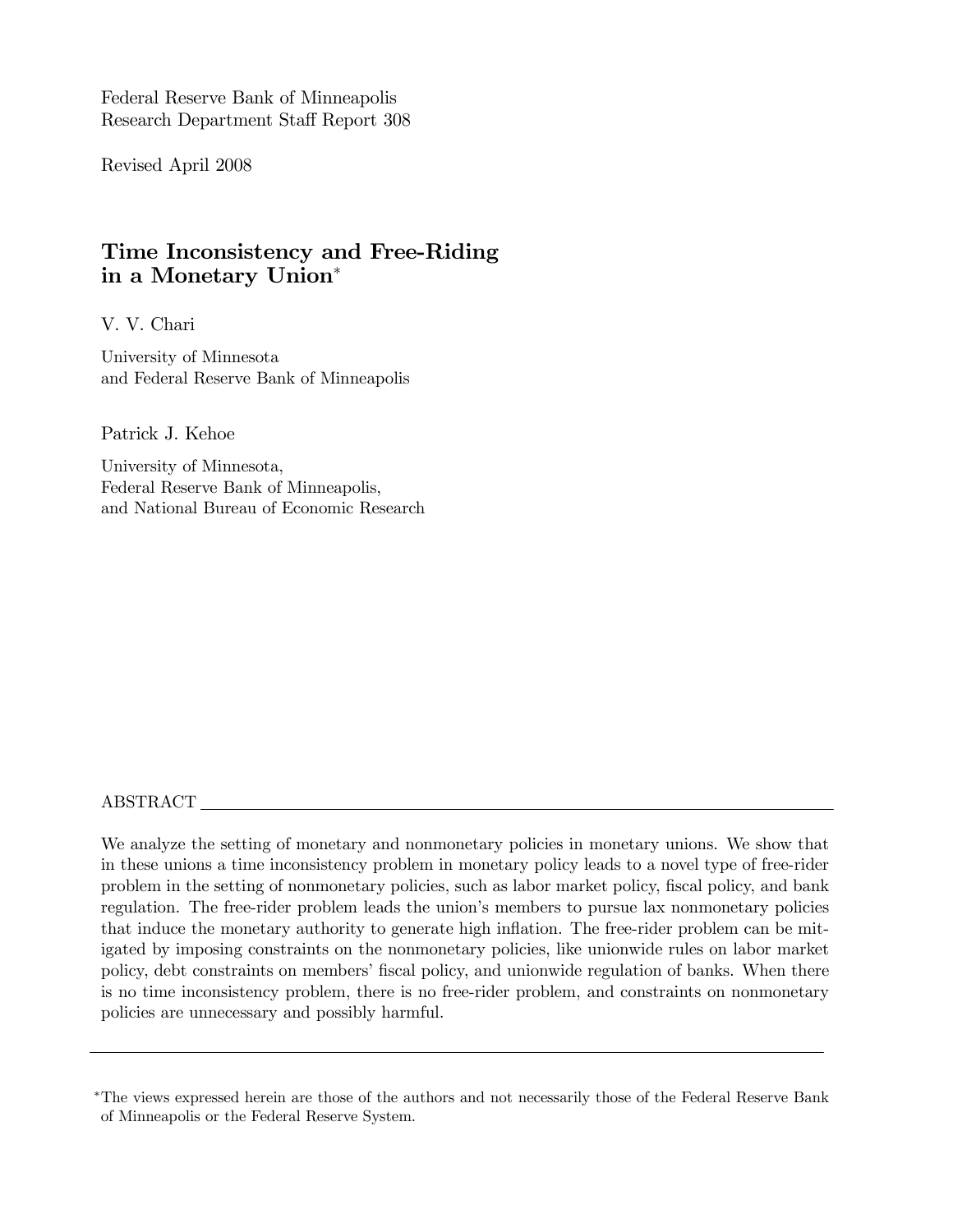Since the 1990s, interest has grown in the design of monetary unions–groups of political units (countries or states or provinces) that have a great deal of independence in setting fiscal and other nonmonetary policies, but that share a central monetary authority, an independent entity which sets a single monetary policy for all the members of the union. In practice, some monetary unions have worked poorly while others have worked well. Argentina is an example of an unsuccessful one; the United States, a successful one; and the jury is still out on the European Union. Why are some monetary unions successful and others not? Here we develop a theory that answers this question.

The time inconsistency problem in monetary policy is at the heart of our theory. We argue that under some circumstances, this monetary policy problem leads to a novel type of free-rider problem in the setting of nonmonetary policies by union members. Free-riding union members pursue lax nonmonetary policies that benefit themselves individually, but that induce the monetary authority to pursue policies that generate high inflation for the whole union.

One way to eliminate both problems is to directly solve the time inconsistency problem in monetary policy. As is well-known, in theory, at least, this problem can be solved by imposing commitment or reputational mechanisms on the monetary authority. When either type of mechanism is in place, there is no free-rider problem, so that directly solving the time inconsistency problem indirectly solves the free-rider problem too. In practice, of course, it is difficult to change the degree of effective commitment, say, by developing a reputation. For our purposes, we will simply assume as necessary that a monetary authority either has or does not have a time inconsistency problem.

More interestingly, we show that solving a monetary union's free-rider problem helps mitigate its time inconsistency problem in monetary policy. The free-rider problem can be solved by imposing unionwide constraints on nonmonetary policies, such as rules on labor market policies, debt constraints on fiscal policy, and regulation of banks. When union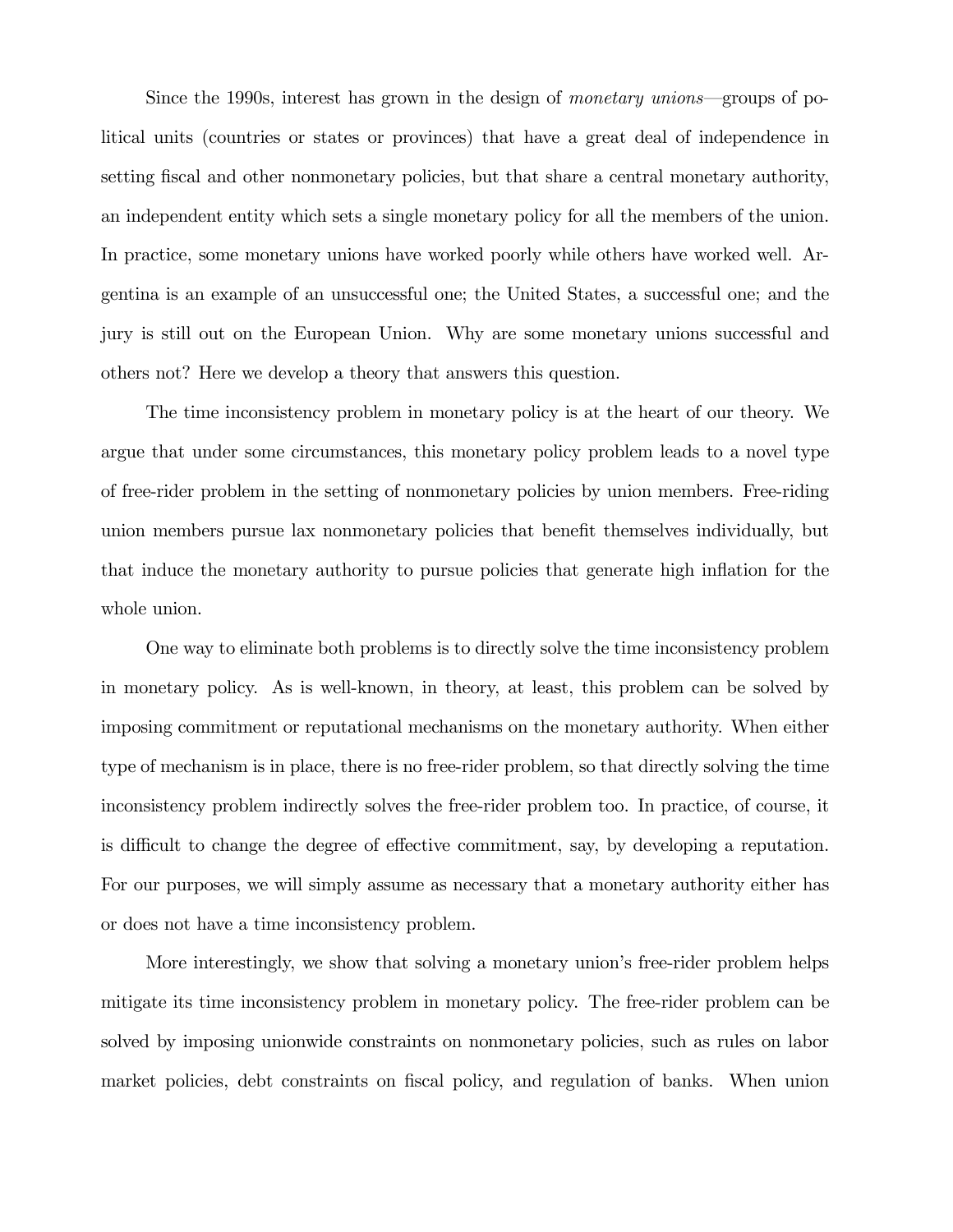members' nonmonetary policy options are limited, the monetary authority is less likely to be induced to act in ways that increase inflation. The constraints thus do not necessarily eliminate the time inconsistency problem, but they do at least reduce it.

We first make these points in a general theoretical setup. Our model has governments that set nonmonetary policies noncooperatively, private agents that behave competitively, and a benevolent monetary authority that chooses the inflation rate. The monetary authority's optimal inflation rate depends on the decisions of private agents and on the individual governments' nonmonetary policies. Private agents make their decisions anticipating the choice of the monetary authority. Governments choose their nonmonetary policies anticipating the choices of both private agents and the monetary authority.

In our setup, the free-rider problem is quite different from that in the existing literature. In the standard formulation of the free-rider problem, decision makers are directly linked; the actions of each decision maker directly affect the payoffs of others. Our setup has no such direct links. Here the nonmonetary policy of each government affects the common inflation rate and thus indirectly affects the payoffs of other governments. This indirect link does not, however, suffice to generate a free-rider problem. We use an envelope argument to prove that.

Here the source of the free-rider problem is, rather, the behavior of forward-looking private agents when the monetary authority cannot commit to a policy. Without such commitment, a change in nonmonetary policy by one of the union's member governments induces the private agents to predict a change in unionwide inflation, and this predicted change induces them to change their decisions. Because each government cares about the decisions of its own private agents, a change in nonmonetary policy by any member government affects the welfare of them all. This indirect link results in a free-rider problem. With commitment by the monetary authority, there is no free rider problem even if the model has forward-looking private agents.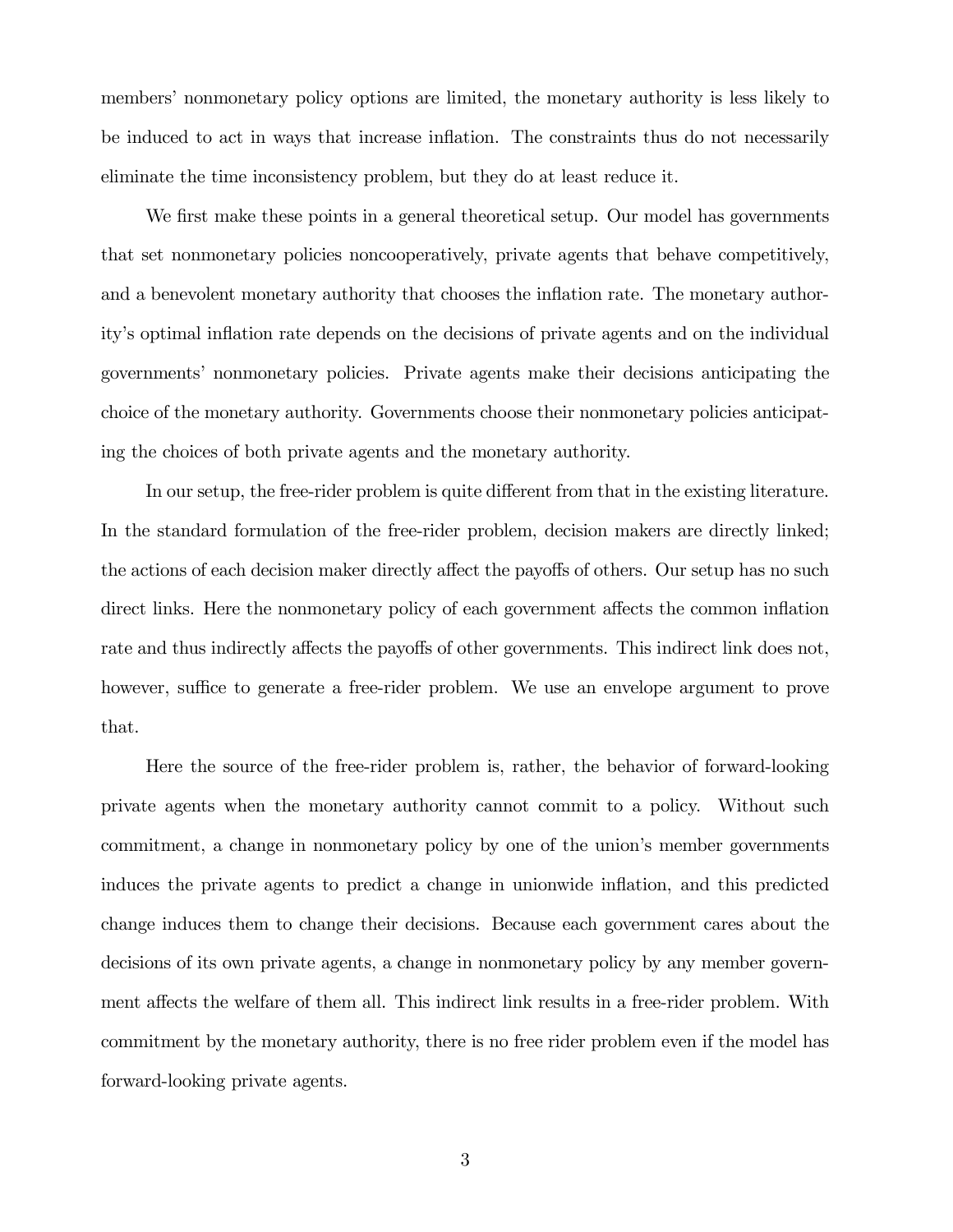To highlight the role of private agents in generating the free-rider problem, we start by considering a monetary union without them, that is, with only governments and a monetary authority. We show that in this environment, as long as the monetary authority is benevolent, there is no free-rider problem.

After detailing the theory, with as well as without private agents, we consider applications to three common types of nonmonetary policies: labor market policy, fiscal policy, and bank regulation.

We first apply our theory to *labor market policy*. To do so, we modify the classic model of time inconsistency in monetary policy (due to Kydland and Prescott 1977 and Barro and Gordon 1983). In our modification of this classic model, governments of countries in a monetary union determine the natural rate of unemployment by their setting of labor market policies. We show that with this setup, the free-rider problem leads governments to adopt policies that result in excessively high unemployment and inflation. Constraints on these labor market policies eliminate the free-rider problem and help mitigate the time inconsistency problem.

We then apply our theory to *fiscal policy*. We consider a simple dynamic model with many countries united in a monetary union. Each country's fiscal authority finances government spending by issuing nominal debt to its residents. After that, the union's monetary authority decides on the common inflation rate. The monetary authority balances inflation's benefits against its costs. Higher inflation has benefits because it reduces the real value of nominal debt and thus reduces the amount of distortionary taxes that must be raised by each country's government in order to repay the debt. Higher inflation also has costs because it distorts allocations and thus reduces output. In our model, as the debt rises, the benefits of inflation rise more than the costs. Hence, the larger the debt that the monetary authority inherits, the higher it sets the inflation rate.

In deciding on its level of government spending, each country's fiscal authority balances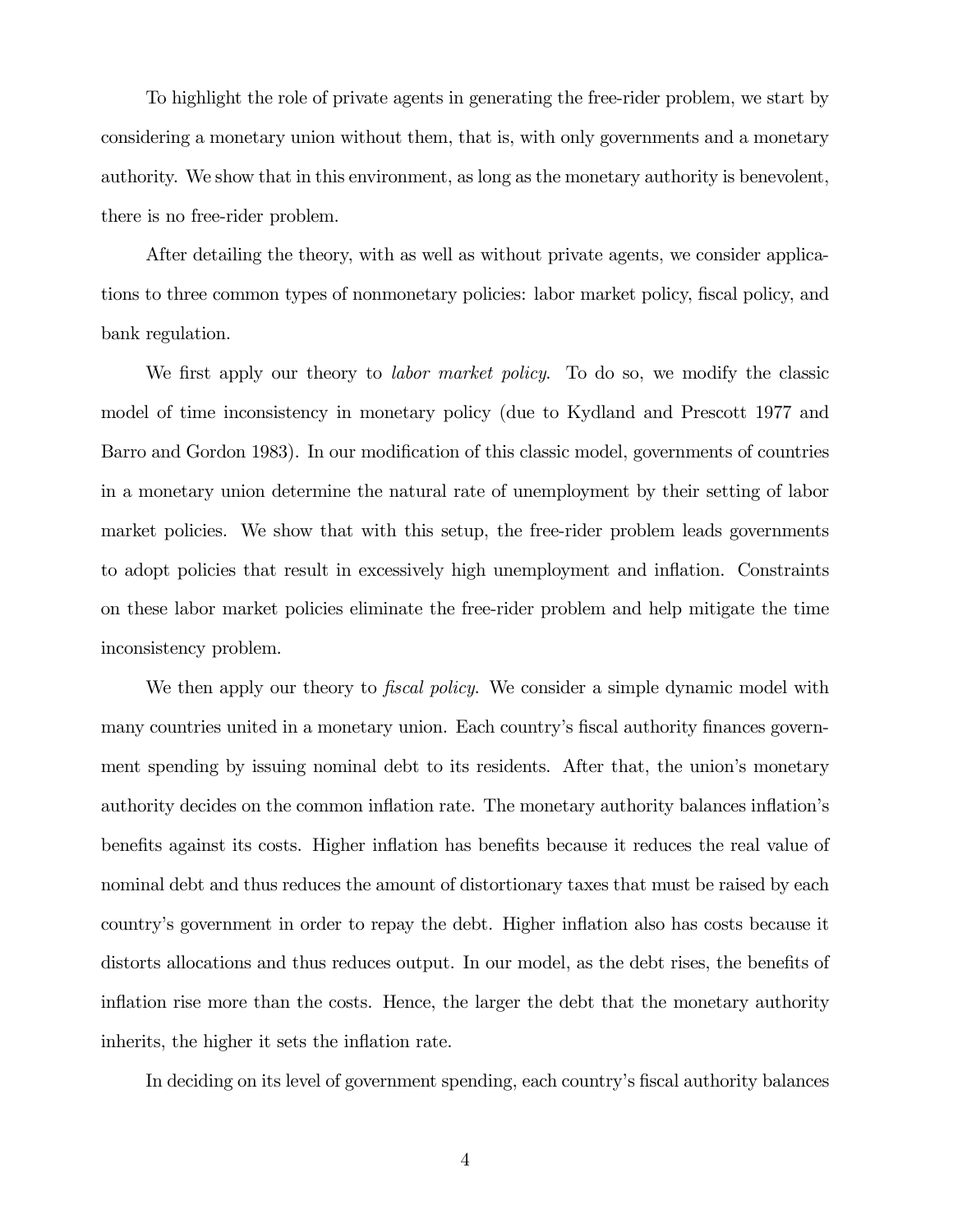the gains from government spending against the costs of future distortions, including the induced costs of higher inflation on its own output–ignoring inflation's costs on the output of other countries. Thus, relative to a cooperative benchmark, each fiscal authority issues too much debt, which leads the monetary authority to create too much inflation, which in turn leads to an inefficiently low level of output for all countries in the union.

In principle, if the monetary authority can somehow effectively commit to its policy, then fiscal authorities have no incentive to issue too much debt, and the union has no freerider problem. In practice, though, such commitment is often not available, and monetary unions have typically chosen to attack the free-rider problem directly. One way of doing so is to impose constraints on the amount of debt that governments of union members can issue. In our example, appropriately chosen constraints solve the free-rider problem.

Finally, we apply our theory to *bank regulation*. We develop a simple dynamic banking model with many countries united in a monetary union. Each country's government regulates the riskiness of its banks' portfolios. When banks cannot fully pay off depositors, the monetary authority prints money to pay the residual amount, thus increasing inflation. Each country's government thus balances the costs of regulation intended to reduce bank riskiness against the induced costs of inflation resulting from bank bailouts. In doing so, each government ignores the induced inflation costs on other countries in the union. These forces also generate a free-rider problem in which, compared with efficient levels, regulation of banks is lax, bank bailouts are too frequent, and the rate of inflation is excessive. If no mechanism is available to solve the time inconsistency problem directly, then the free-rider problem in this model can be mitigated with mutually agreed upon bank regulation.

Our general analysis and the three applications suggest an answer to our original question, Why are some monetary unions successful and others not? A monetary union is likely to fail when it has a time inconsistency problem in monetary policy and no effective constraints on the nonmonetary policies of its members.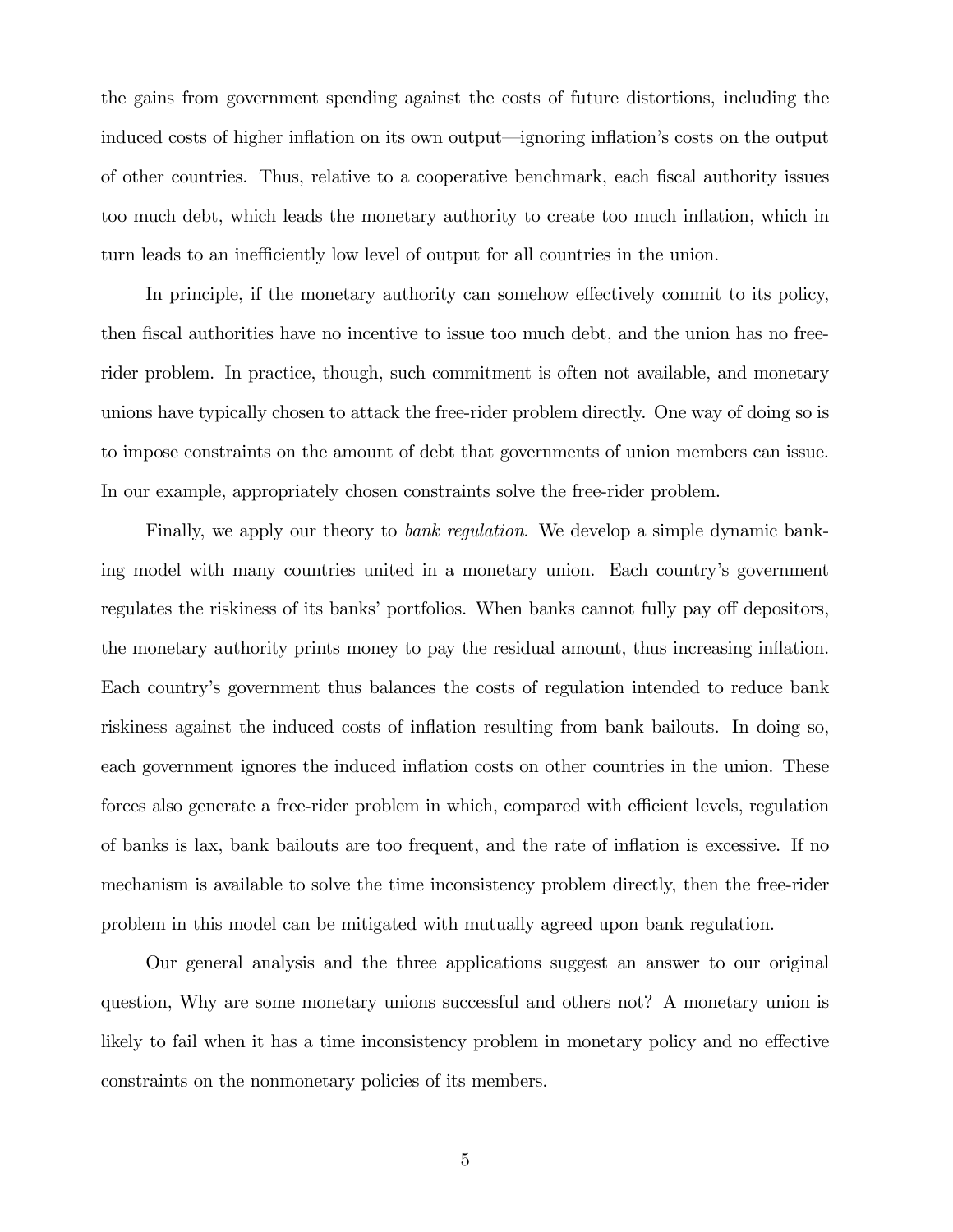Consider some examples of actual monetary unions. Argentina has experienced high and volatile inflation rates. Jones, Sanguinetti, and Tommasi (2000), Cooper and Kempf (2001a, b), Tommasi, Saiegh, and Sanguinetti (2001), and Nicolini et al. (2002) have argued that the nonmonetary policies have not been effectively constrained by the central government and that the central bank has routinely bailed out the provincial governments. Argentina seems to be an example of a monetary union which has a serious time inconsistency problem with its monetary policy and which is unable to constrain the nonmonetary policies of its provinces. In this sense, the poor performance of the monetary union in Argentina is consistent with our theory.

The United States has experienced much lower and less volatile inflation rates than many other monetary unions. The independence of the Federal Reserve System apparently reduces the time inconsistency problem in monetary policy and thereby insulates the monetary authority from pressures of state governments. In this sense, the good performance of the monetary union in the United States is also consistent with our theory.

Our theory suggests that the success of the European Monetary Union is not yet assured. The charter of the European Central Bank was explicitly designed to make it independent in order to help it overcome time inconsistency problems. If the central bank is able to overcome these problems the European Monetary Union will be successful. Even if the central bank is not able to overcome these problems, the Union may still be successful if it enforces the constraints on nonmonetary policies in the Maastricht Treaty and the Stability and Growth Pact. The worrisome scenario is that the central bank will not be able to resist pressures to inflate and the Union will be unwilling to enforce its constraints on nonmonetary policies.

In this context, it is worth noting that our theory predicts that when constraints that enforce cooperative outcomes are agreed to by governments ex ante, each government has a strong incentive to violate these constraints ex post. In practice, the European Union has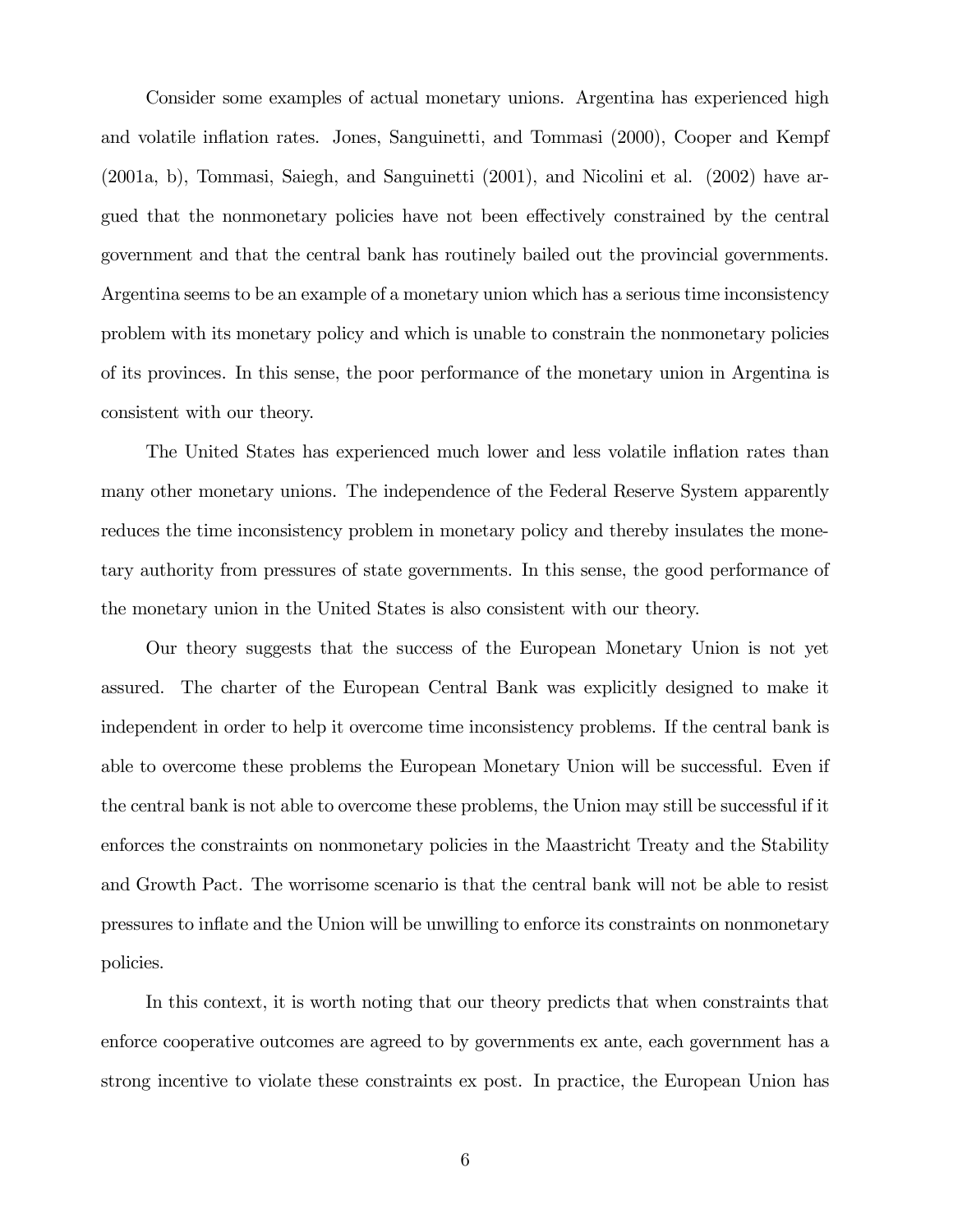experienced significant difficulty in enforcing constraints on the fiscal policies of its member countries. The observation that some member countries desire to violate the terms of the treaty does not, by itself, imply that the treaty was poorly designed. This desire is exactly what our theory predicts would occur with a well-designed treaty.

The behavior of other monetary unions is consistent with our theory as well. Von Hagen and Eichengreen (1996) find that 37 of the 49 countries they study impose restrictions on the fiscal policies of their subcentral governments. Such restrictions are consistent with a concern by central governments that they have not successfully solved the time inconsistency problem in monetary policy.

Our work here generalizes and expands the analysis of our earlier work, Chari and Kehoe (2007). Here we lay out a general framework for analyzing free-rider problems in monetary unions and apply it to three types of nonmonetary policies. Our second applied example here is related to the analysis in the earlier work. There we assume that governments borrow from lenders who live outside the monetary union in order to smooth consumption over time. The union's monetary authority uses inflation as a way to levy a tax on the nominal debt holdings of these outside lenders. Here we assume instead that governments finance their spending by borrowing from their own residents and repay the debt with distorting taxes. The monetary authority uses inflation here as a way to reduce the real value of that debt and, hence, the required tax distortions.

Our work here is also related to a literature on fiscal policy in monetary unions, including the work of Giovannini and Spaventa (1991), Sibert (1992), Dixit and Lambertini (2001), Uhlig (2002), and especially Beetsma and Uhlig (1999) and Cooper and Kempf (2001, 2004). Beetsma and Uhlig, however, focus on a monetary union's ability to discipline political economy problems among its union members, problems our monetary union does not have. Here the free-rider problem arises solely because of a time inconsistency problem. Cooper and Kempf, meanwhile, do focus on a free-rider problem, but not one like ours, that arises from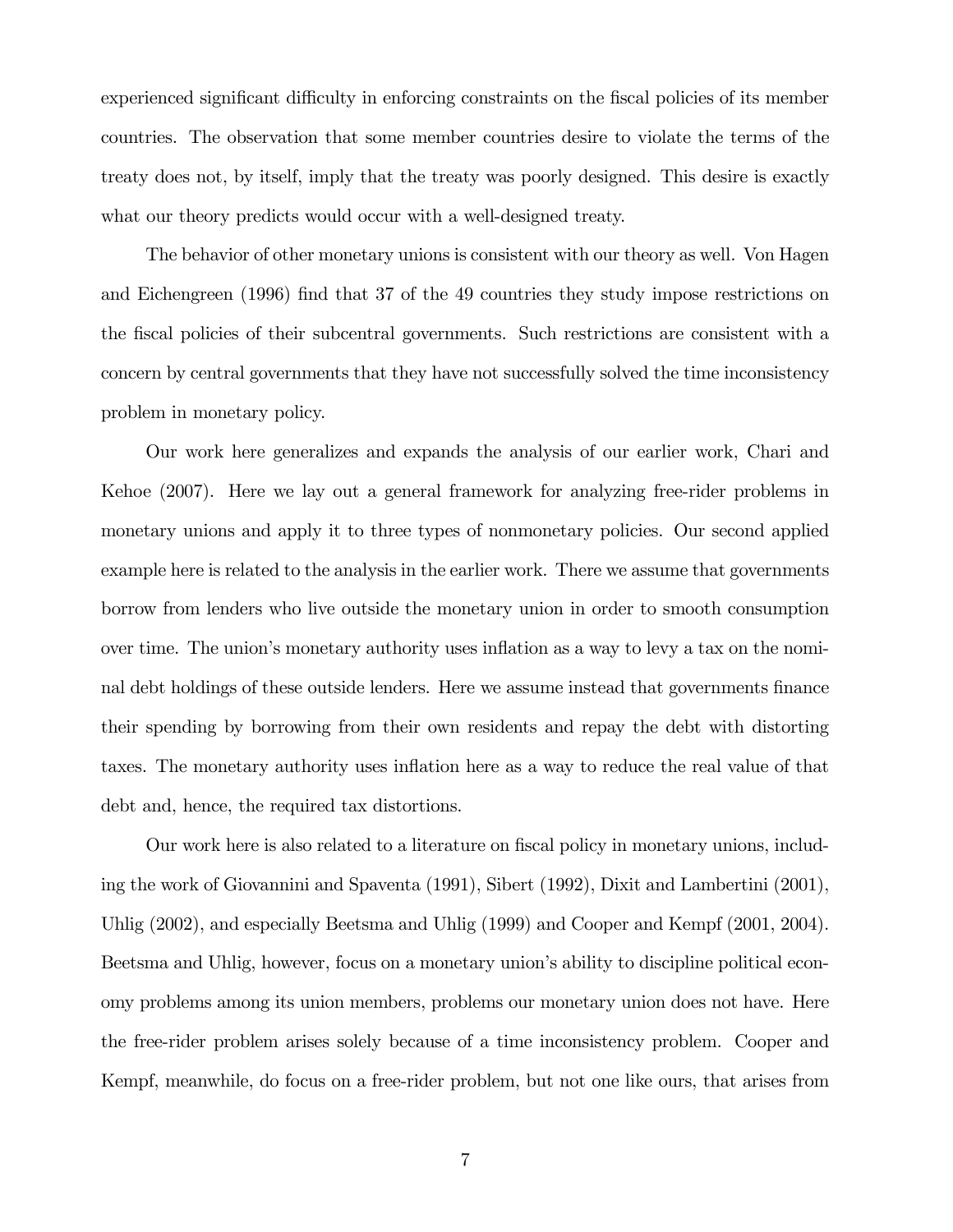time inconsistency. Indeed, Cooper and Kempf emphasize that their free-rider problem disappears when the union's monetary policy is to maximize the welfare of the residents of the union members.

The gains from setting fiscal policy cooperatively across countries have been discussed extensively and are well-understood. Such cooperation has been shown to be desirable if countries' fiscal policies affect world prices and real interest rates (Chari and Kehoe 1990, Canzoneri and Diba 1991). That kind of cooperation, however, is not especially related to countries being in a monetary union. We thus here abstract from the issues it raises by assuming that the policies of the countries joined in a monetary union do not affect world prices and real interest rates.

An extensive literature has discussed the gains from setting fiscal policy cooperatively across countries have been discussed extensively and are well-understood. Such cooperation has been shown to be desirable if countries' fiscal policies affect world prices and real interest rates (Chari and Kehoe 1990, Canzoneri and Diba 1991). That kind of cooperation, however, is not related uniquely to countries being in a monetary union. We thus abstract from the issues it raises by assuming that the policies of the countries joined in a monetary union do not affect world prices and real interest rates.

### 1. THEORY

#### 1.1 Without Private Agents

One of our principal contributions is to highlight the subtle source of free-rider problems in environments with benevolent governments and a benevolent monetary authority: the behavior of forward-looking private agents. In order to set the stage for our analysis, we begin with a simple setup without private agents. In this environment, at first glance, there appears to be a free-rider problem, but closer examination reveals that there is none.

Consider a world economy with N countries indexed  $i = 1, \ldots, N$  united in a monetary union, with one monetary authority that chooses unionwide monetary policy. The govern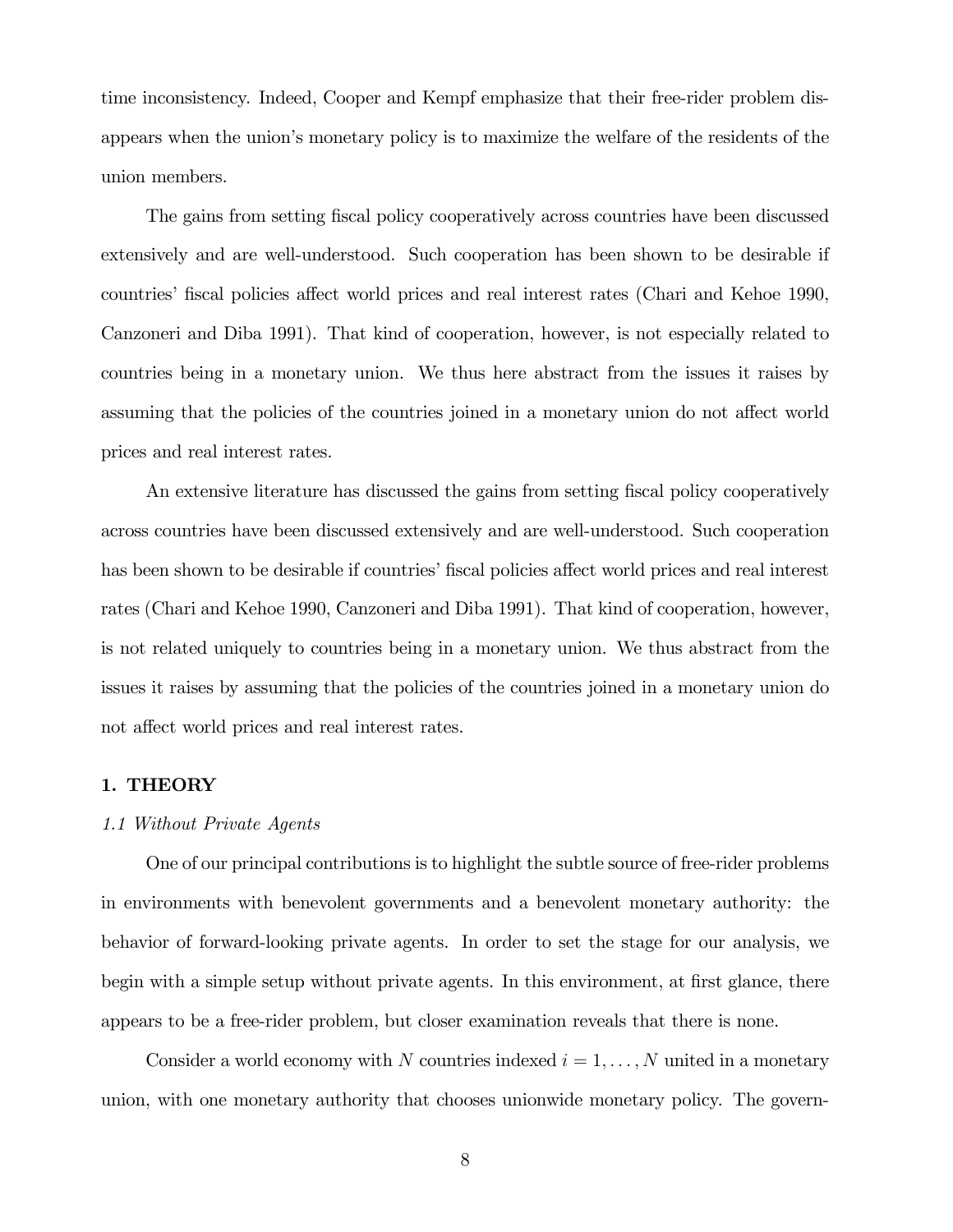ment of country i chooses a nonmonetary policy  $\tau_i$ , and the monetary authority of the union chooses a common inflation rate for the union, denoted  $\pi$ . The payoff (or welfare) from these choices to the government of country i is

$$
V(\tau_i, \pi). \tag{1}
$$

Consider first an environment in which inflation  $\pi$  is some arbitrary function of nonmonetary policies:  $\pi(\bar{\tau})$ , where  $\bar{\tau} = (\tau_1, \ldots, \tau_N)$ . If governments choose their nonmonetary policies simultaneously and noncooperatively, then the first-order condition for nonmonetary policy  $\tau_i$  in this environment is that

$$
V_{\tau} + V_{\pi} \frac{\partial \pi}{\partial \tau_i} = 0. \tag{2}
$$

Here and throughout  $V_{\tau}$  and  $V_{\pi}$  denote the derivatives of  $V(\tau_i, \pi)$ . (This is our standard notation for derivatives.) Here and throughout we also consider cooperative equilibria in which the nonmonetary policies are chosen to maximize the sum of all government payoffs (or all the countries' welfare). We view these cooperative equilibria as benchmarks for welfare that we use to judge the efficiency of the noncooperative equilibria, rather than as a description of how governments make decisions. Here the cooperative nonmonetary policies maximize  $\sum_{i=1}^{N} V(\tau_i, \pi)$ , so that, imposing symmetry, we see that the first-order condition for nonmonetary policy  $\tau_i$  is that

$$
V_{\tau} + NV_{\pi} \frac{\partial \pi}{\partial \tau_i} = 0. \tag{3}
$$

The first-order conditions (2) and (3) look just like those we would see in classic free-rider problems. An example is the sharing-the-bill problem, in which N individuals dine at a restaurant, each orders  $\tau_i$ , and they share the bill equally, so that  $\pi(\bar{\tau}) = \sum_{i=1}^{N} \tau_i/N$ . Clearly, in this situation, each individual free-rides off the other diners since, at the margin, each individual enjoys all the benefits of extra food but pays only 1/Nth of the cost.

This result might seem to suggest that free-riding problems arise in monetary unions from the same sources as in classic problems. Closer examination reveals, however, that there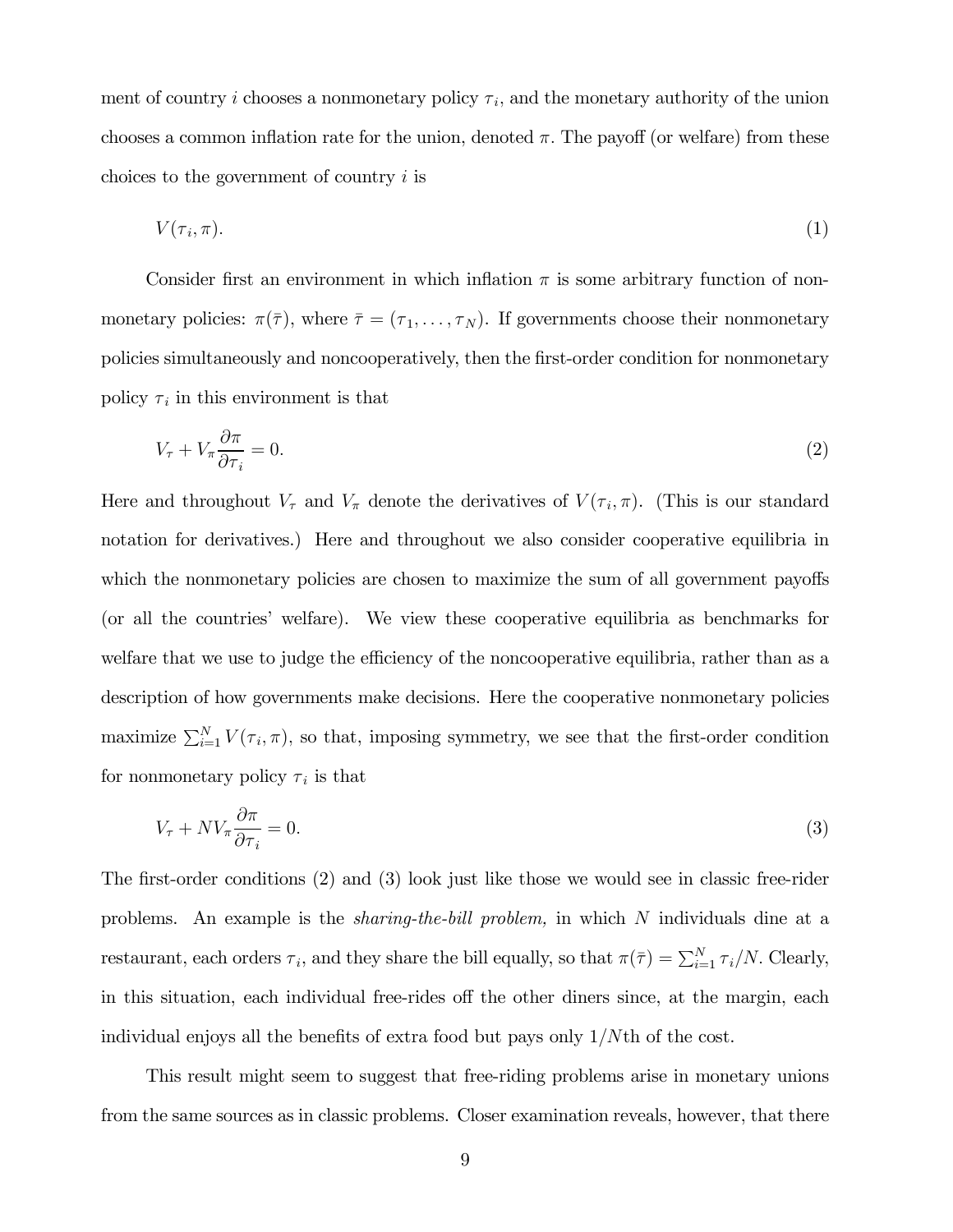is no free-riding in the environment described above, as long as the monetary authority is benevolent.

To see this, assume that the monetary authority is benevolent in that it maximizes the sum of the payoffs to the governments  $\sum_{i=1}^{N} V(\tau_i, \pi)$ . Suppose that the monetary authority chooses inflation after each government chooses its nonmonetary policy  $\tau_i$ . Then  $\pi(\bar{\tau})$  is no longer arbitrary but is instead defined implicitly by the first-order condition

$$
\sum_{i=1}^{N} V_{\pi}(\tau_i, \pi) = 0.
$$
\n(4)

In a symmetric equilibrium, (4) implies that  $V_{\pi} = 0$ . Using this result, we see that here there is no free-rider problem because the first-order conditions (2) and (3) coincide. Obviously, this result does not depend on the timing of actions.

Thus, in this environment, with a benevolent monetary authority, a monetary union has no free-riding problem. In practice, of course, monetary unions are plagued with such problems. Their problems arise from a source that is not captured in the simple environment just described–from the behavior of private agents, from which we have abstracted. As we shall see, adding private agents to the environment adds a time inconsistency problem in monetary policy that leads to a free-rider problem in nonmonetary policy.

#### 1.2. With Private Agents

We now introduce private agents into the monetary union setup just described. We then make explicit the logic by which a time inconsistency problem in monetary policy leads to a free-rider problem in nonmonetary policy.

Consider extending the setup with just a union of governments and a monetary authority to include in each country a continuum of private agents indexed  $j \in [0,1]$ , each of whom chooses an action  $z_{ij}$ . Let  $x_i = \int z_{ij} \, dj$  denote the aggregate choice of actions by private agents in country  $i$ . In this extension, the payoffs to private agents from these choices are

$$
V(\tau_i, z_{ij}, x_i, \pi), \tag{5}
$$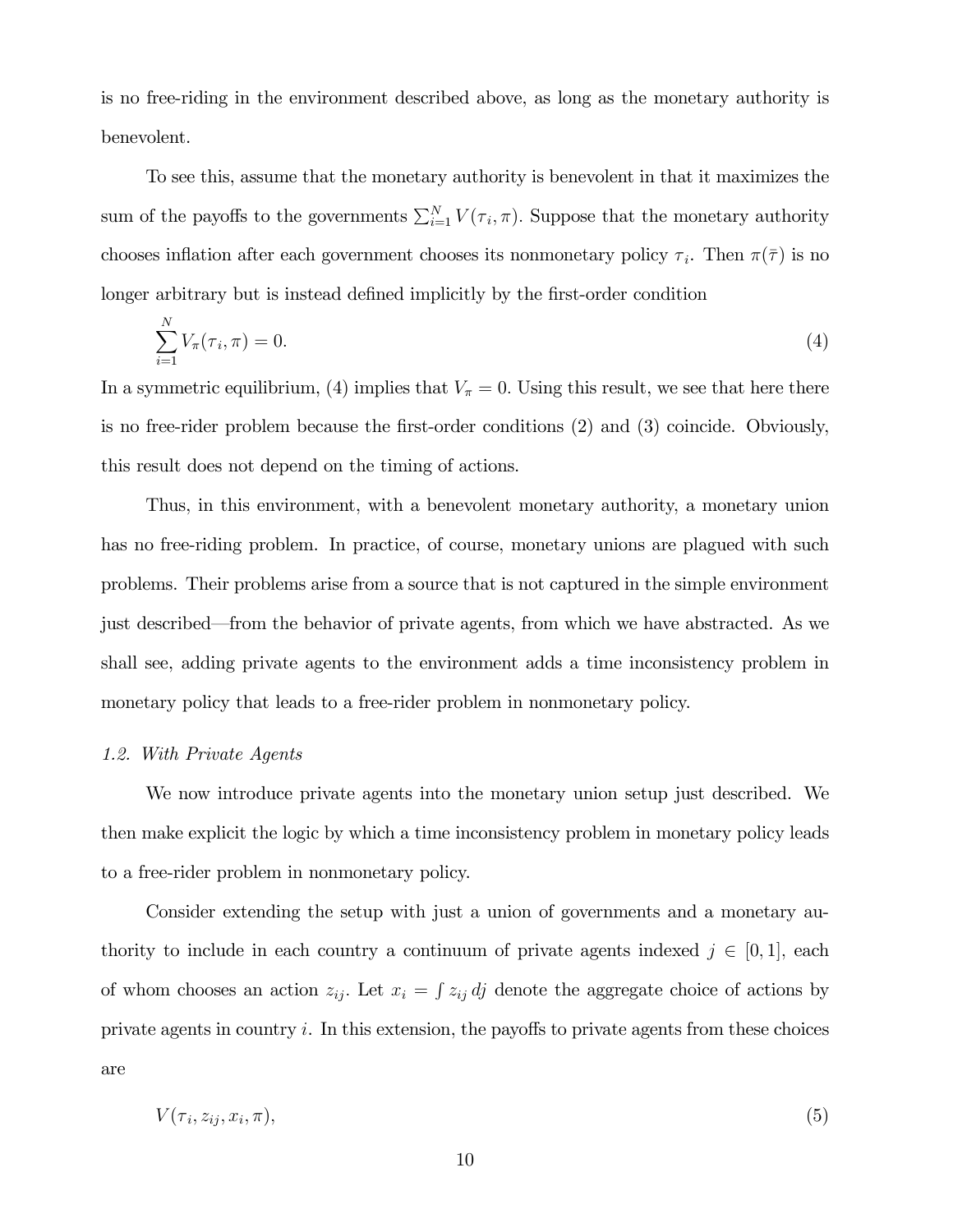where, as before,  $\tau_i$  denotes nonmonetary policy by the government of country i and  $\pi$ denotes the common inflation rate.

The payoff to the government of an individual country  $i$  is the integral of the payoffs to the private agents in that country,

$$
\int V(\tau_i, z_{ij}, x_i, \pi) \, dj,\tag{6}
$$

whereas the payoff to the union's monetary authority is the sum of the payoffs to all the governments (or the union's welfare):

$$
\sum_{i=1}^{N} \int V(\tau_i, z_{ij}, x_i, \pi) \, dj. \tag{7}
$$

Notice that we have assumed that the nonmonetary policies of individual governments do not directly affect the payoffs to other governments; thus, the only way governments in this union interact is through the effect of their actions on the common inflation rate. We make this assumption in order to abstract from standard nonmonetary policy linkages across countries, like tariffs and taxes. Such linkages have been analyzed extensively in the literature and have no obvious bearing on issues concerning a monetary union. (See, for example, the work of Chari and Kehoe 1990.)

Typically, a time inconsistency problem in monetary policy arises when the monetary authority cannot effectively commit to an inflation policy. We will show that without effective commitment in a monetary union, the union has a *free-rider problem*, which leads noncooperative outcomes to differ from cooperative outcomes. We show that the union has no such problem when the monetary authority can commit.

We formalize the lack of commitment that drives the time inconsistency problem in a monetary union with a no commitment game that has the following timing. First the governments choose  $\tau_i$ , then private agents choose  $z_{ij}$ , and finally the monetary authority chooses  $\pi$ . We focus on an equilibrium in which all private agents within a country choose the same actions, so that  $z_{ij} = x_i$  for all i and j.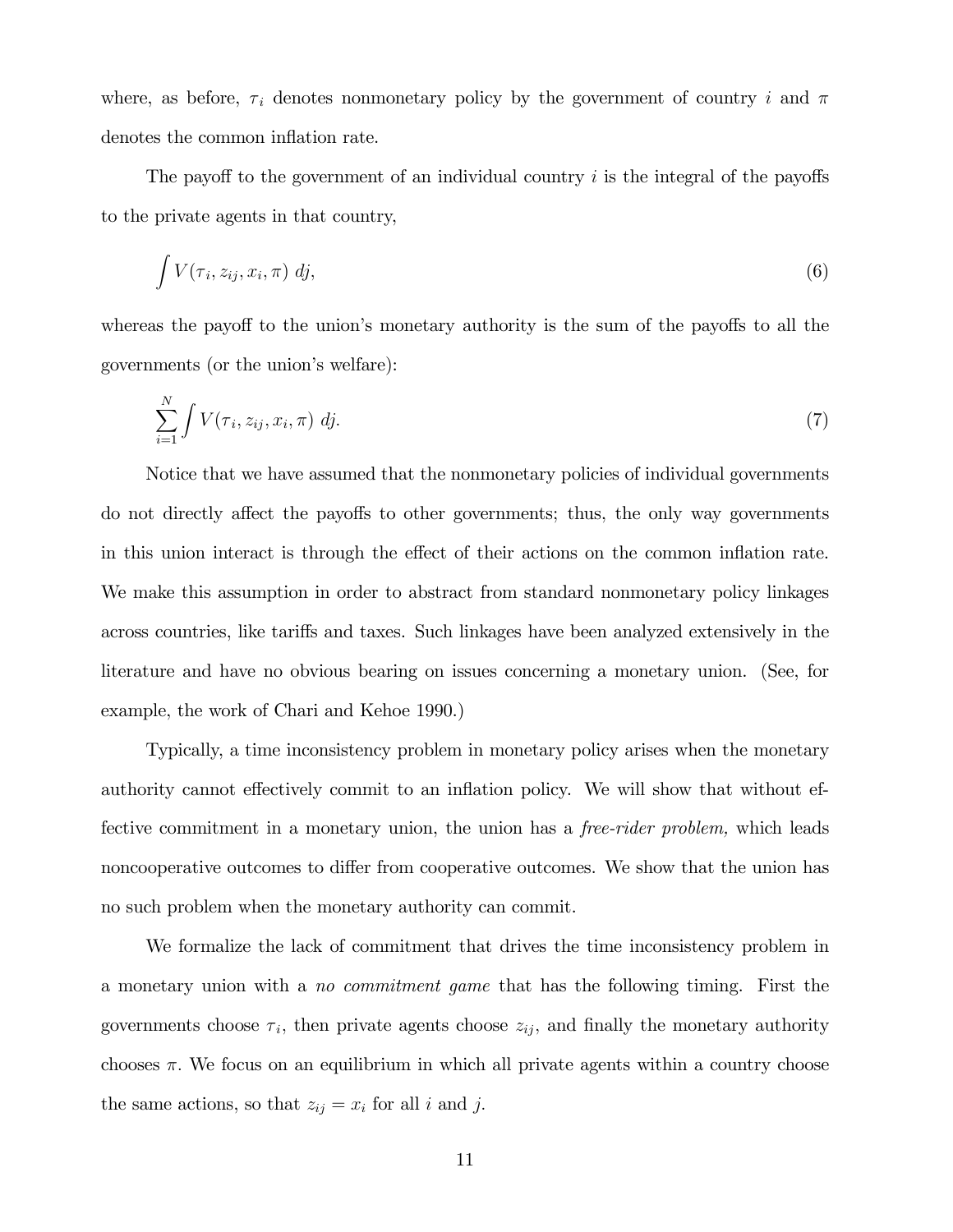A noncooperative equilibrium of this game is given by nonmonetary policies  $\bar{\tau}$  =  $(\tau_1,\ldots,\tau_N)$ , private agent decision rules  $x_i(\bar{\tau})$  that depend on those policies, and a monetary policy function  $\pi(\bar{\tau}, \bar{x})$  that depends on both the nonmonetary policies  $\bar{\tau}$  and the private agents' decisions  $\bar{x} = (x_1, \ldots, x_N)$  such that  $(i)$  for all  $\bar{\tau}, \bar{x}$ , the policy  $\pi(\tau, \bar{x})$  maximizes the monetary authority's payoff; (ii) for each private agent ij, for all  $\bar{\tau}$ ,  $x_i(\bar{\tau})$  solves

$$
\max_{z_{ij}} V(\tau_i, z_{ij}, x_i(\overline{\tau}), \pi(\overline{\tau}, \overline{x}(\overline{\tau}))), \tag{8}
$$

where  $\bar{x}(\bar{\tau}) = (x_1(\bar{\tau}), \ldots, x_N(\bar{\tau}))$ ; (*iii*) for each government *i*, given the nonmonetary policies of the other governments  $i'$ , the private agents' decision rules  $x_i$ , and the monetary authority's policy rule  $\pi$ , the policy  $\tau_i$  maximizes the payoff to government *i*.

A cooperative equilibrium of this game is defined similarly, with (iii) replaced by this: (iii') given the private agents' decision rules  $x_i$  and the monetary authority's policy rule  $\pi$ , the vector  $\bar{\tau}$  maximizes the sum of the payoffs to the governments. (Notice that conditions  $(i)$ ,  $(iii)$ , and  $(iii')$  require that the relevant policies be best responses, whereas condition  $(ii)$  has a fixed-point problem built into it.)

Throughout, we focus on symmetric equilibria, in which in addition to all private agents within a country choosing the same decision  $(z_{ij} = x_i \text{ all } i, j)$ , all governments in the union choose the same policy  $(\tau_i = \tau_j \text{ all } i, j)$ . We characterize the equilibria by working backward. Given nonmonetary policies  $\bar{\tau}$  and private agent decisions  $\bar{x}$ , the monetary authority chooses π to maximize union welfare (7). The resulting monetary policy function  $\pi(\bar{\tau}, \bar{x})$  satisfies the first-order condition

$$
\sum_{i=1}^{N} V_{\pi}(\tau_i, x_i, x_i, \pi) = 0, \tag{9}
$$

which in a symmetric equilibrium is simply  $V_{\pi} = 0$ .

Each private agent maximizes (5), taking as given the nonmonetary policies  $\bar{\tau}$ , other private agents' decisions  $\bar{x}$ , and the monetary policy function  $\pi(\bar{\tau}, \bar{x})$ . The resulting best response function  $X_i(\tau_i, x_i, \pi(\bar{\tau}, \bar{x}))$  satisfies the first-order condition

$$
V_z(\tau_i, z_{ij}, x_i, \pi) = 0. \tag{10}
$$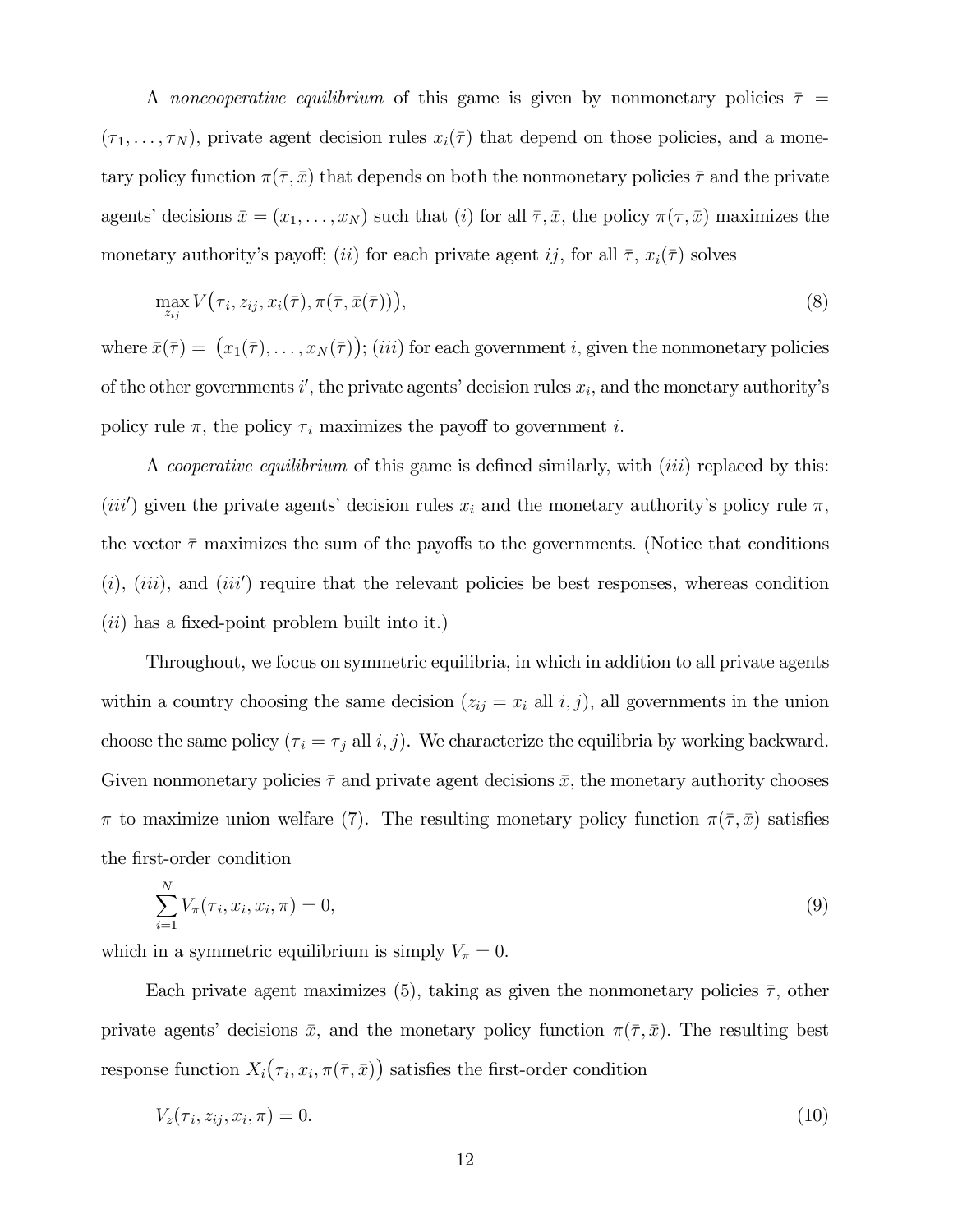Let  $\bar{x}(\bar{\tau}) = (x_1(\bar{\tau}), \ldots, x_N(\bar{\tau}))$  denote the fixed point of the best response function, that is,

$$
x_i(\overline{\tau}) = X_i(\tau_i, x_i(\overline{\tau}), \pi(\overline{\tau}, \overline{x}(\overline{\tau}))) \text{ for all } i.
$$
 (11)

In a noncooperative equilibrium, the government of country i maximizes  $V(\tau_i, x_i(\bar{\tau}),$  $x_i(\bar{\tau}), \pi(\bar{\tau})$ . Let  $\Pi(\bar{\tau}) = \pi(\bar{\tau}, \bar{x}(\bar{\tau}))$  denote the monetary policy function  $\pi(\bar{\tau}, \bar{x})$  evaluated at the private agent decision rules  $\bar{x}(\bar{\tau})$ . Then the government's first-order condition is

$$
V_{\tau} + (V_z + V_x) \frac{\partial x_i}{\partial \tau_i} + V_{\pi} \frac{\partial \Pi}{\partial \tau_i} = 0,
$$
\n(12)

where  $\partial\Pi/\partial\tau_i = \partial\pi/\partial\tau_i + \sum_{j=1}^N(\partial\pi/\partial x_j)(\partial x_j/\partial\tau_i)$ . Notice that  $\partial\Pi/\partial\tau_i$  captures both the direct effects of changes in nonmonetary policy  $\tau_i$  on inflation and the indirect effects through changes in private agents' decisions.

In a cooperative equilibrium, the governments jointly choose  $\tau$  to maximize

$$
\sum_{i=1}^N V(\tau_i, x_i(\overline{\tau}), x_i(\overline{\tau}), \Pi(\overline{\tau})).
$$

Taking the first-order conditions and then imposing symmetry gives

$$
V_{\tau} + (V_z + V_x) \left[ \frac{\partial x_i}{\partial \tau_i} + \sum_{j \neq i} \frac{\partial x_j}{\partial \tau_i} \right] + NV_{\pi} \frac{\partial \Pi}{\partial \tau_i} = 0.
$$
 (13)

We can use these conditions to show the following:

PROPOSITION 1 (*Free-riding without commitment*): Suppose that in a monetary union, there is a unique cooperative equilibrium with  $V_x \neq 0$  and  $\partial x_j/\partial \tau_i \neq 0$  for  $i \neq j$ . Then the monetary union has a free-riding problem, in the sense that the noncooperative and cooperative policies without commitment differ, and the cooperative equilibrium has strictly higher welfare than the noncooperative equilibrium. If either  $V_x = 0$  or  $\partial x_j / \partial \tau_i = 0$  in the cooperative equilibrium, then the monetary union has no free-riding problem, in the sense that the two equilibria coincide.

Proof. Substituting the first-order conditions for the monetary authority and the private agents into (12), we have that in a noncooperative equilibrium,

$$
V_{\tau} + V_x \frac{\partial x_i}{\partial \tau_i} = 0. \tag{14}
$$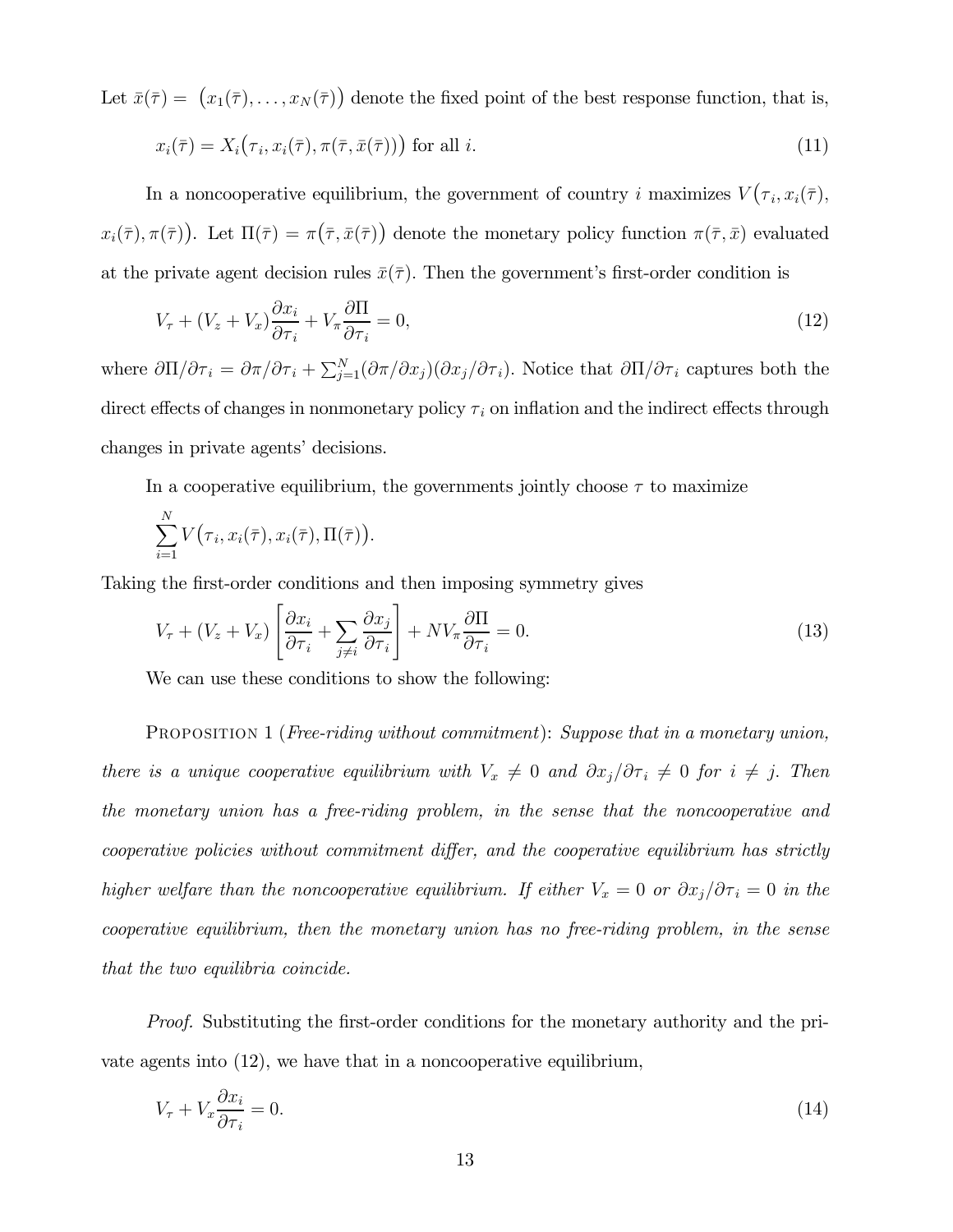Using similar substitutions, we have that in a cooperative equilibrium,

$$
V_{\tau} + V_x \left[ \frac{\partial x_i}{\partial \tau_i} + \sum_{j \neq i} \frac{\partial x_j}{\partial \tau_i} \right] = 0.
$$
 (15)

Comparing (14) and (15), we see that the policies in the two equilibria are different if and only if both  $V_x \neq 0$  and  $\partial x_j/\partial \tau_i \neq 0$  in the cooperative equilibrium. Since the governments in a cooperative equilibrium could feasibly choose the noncooperative policies, the uniqueness of the cooperative equilibrium implies that welfare is strictly higher in the cooperative equilibrium whenever the two equilibria differ. Q.E.D.

From (11) it is easy to see that

$$
\frac{\partial x_j}{\partial \tau_i} = X_{j\pi} \frac{\partial \Pi/\partial \tau_j}{1 - X_{jx}},\tag{16}
$$

where  $X_{jx}$  is the derivative of the fixed point of the best response function in (11) with respect to  $x_i$ . Notice that if the decisions of private agents do not depend on their predictions of inflation, so that  $X_{j\pi} = 0$ , or if the inflation rate does not depend on the nonmonetary policies, so that  $\partial \Pi/\partial \tau_j = 0$ , then  $\partial x_j/\partial \tau_i = 0$ , and there is no free-rider problem.

At a superficial level, the free-rider problem seems to arise solely because inflation confers a common cost on all the countries in the union, whereas an individual country's government cares only about the effect of inflation on its own payoffs. The true source of the free-rider problem is, however, subtler. For example, suppose that  $V_x = 0$ —say, because there are no general equilibrium effects from private agents. Then the two equilibria coincide even though individual governments care only about the effects of inflation on their own countries. In this example, with  $V_x = 0$ , the two equilibria coincide because of an envelope argument. In the cooperative equilibrium, the monetary authority chooses inflation to balance the costs and benefits, so that at the margin, an incremental change in inflation has no effect on union welfare. Starting at this outcome, a noncooperative government realizes that, at the margin, the induced effect of its policies on welfare through their effect on inflation is zero. In both the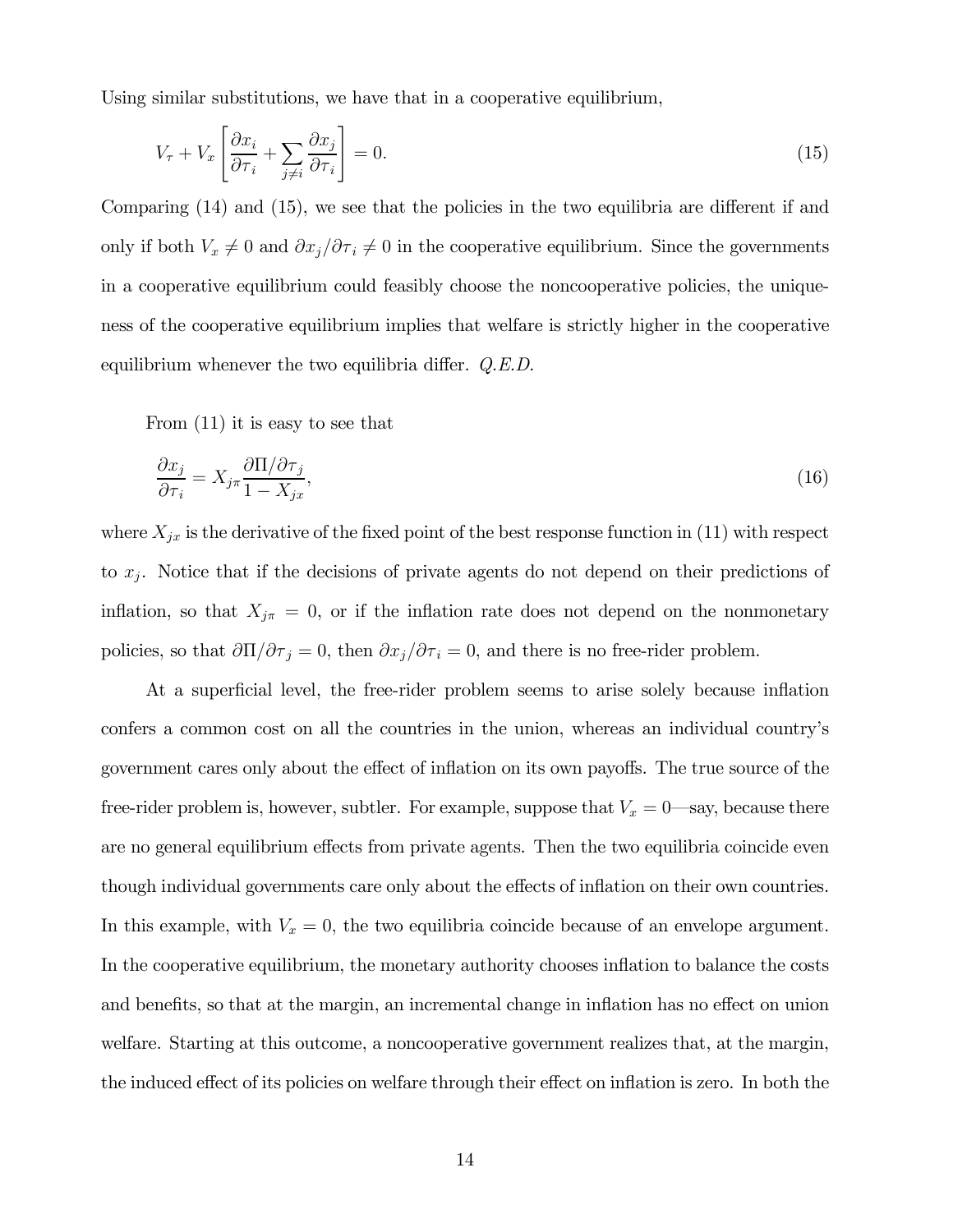cooperative and noncooperative equilibria, therefore, a government's nonmonetary policies at the margin affect only that government's welfare. Hence, there is no free-rider problem.

When  $V_x \neq 0$  and  $\partial x_j/\partial \tau_i \neq 0$ , however, there is a free-rider problem. Starting at the cooperative outcome, we know that if the government of country  $i$  changes its nonmonetary policies, then the monetary authority responds by changing the inflation rate. At the margin, if we neglect the induced effects on private agent decisions  $x$ , then this change has no effect on welfare. The key is, however, that the induced change in the inflation rate does induce changes in private agent decisions  $x$ . This is the channel which leads to the free-rider problem. A change in the nonmonetary policy  $\tau_i$  makes the private agents in all the countries predict a change in inflation, and this predicted change makes them change their actions. (Mechanically, we can see this from equation (16), which gives the change in private agent decisions in country  $j$  due to changes in nonmonetary policy in country  $i$ . For this change to be nonzero, we need  $\partial\Pi/\partial\tau_i \neq 0$  and  $X_{j\pi} \neq 0$ .) When  $V_x \neq 0$ , the change in private agent decisions due to a predicted change in inflation implies that a change in nonmonetary policy in country  $i$  induces a change in welfare in country  $j$  and thus leads to a free-rider problem. Later we will illustrate the detailed economic channels of the free-rider problem in our application of this theory to three specific types of nonmonetary policies.

We now show that if the monetary union has no time inconsistency problem, then it has no free-rider problem either. The union has no time inconsistency problem when its monetary authority has some commitment or reputational mechanism. To demonstrate that here, for simplicity, we just assume that the monetary authority can commit to its policies. A similar analysis would apply to the reputational equilibria that support commitment in a repeated game version of the model.

The timing in the *commitment game* is as follows. First the monetary authority chooses  $\pi$ , then governments choose  $\tau_i$ , and finally private agents choose  $x_{ij}$ .

A noncooperative equilibrium of this game is given by a monetary policy  $\pi$ , government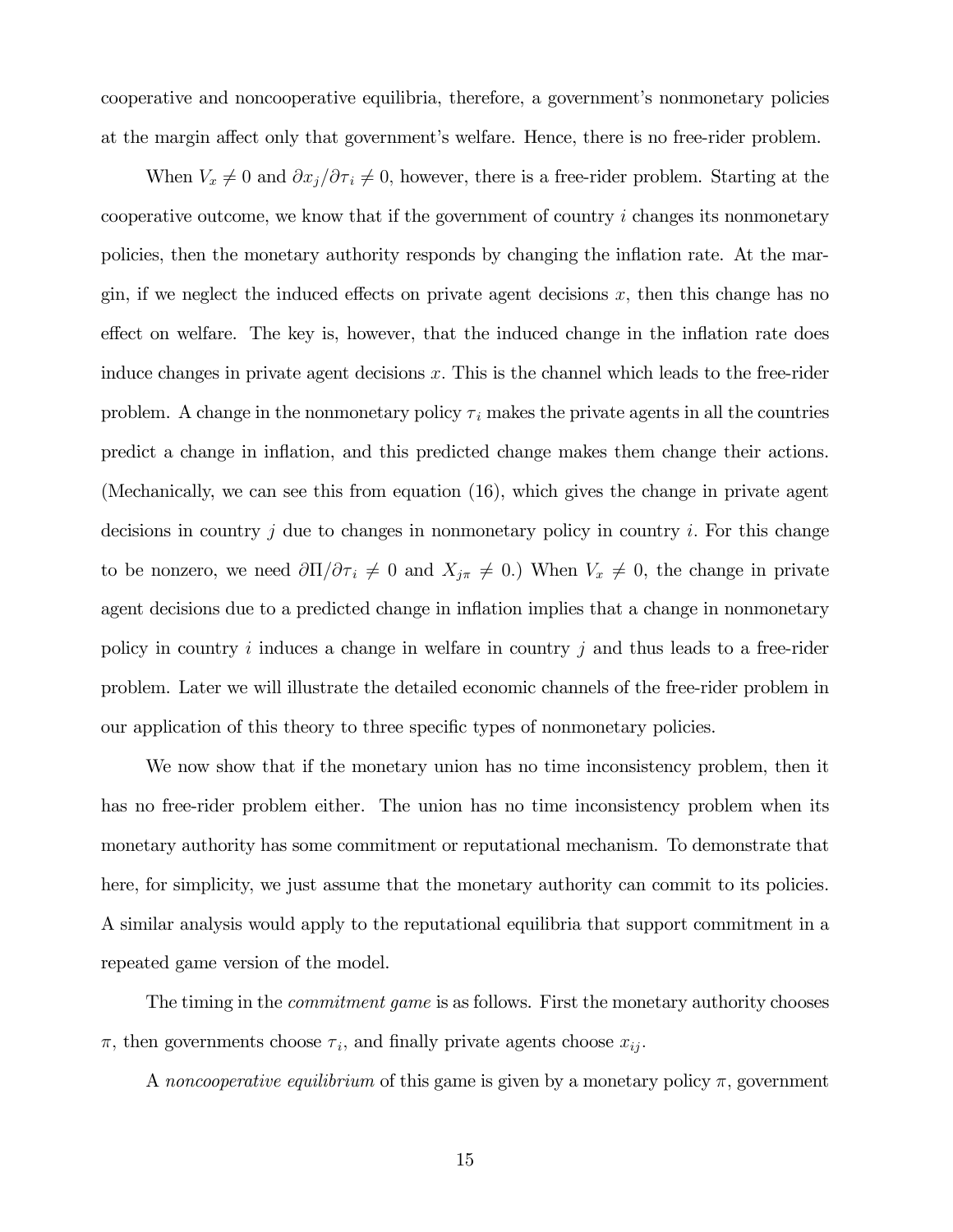nonmonetary policy functions  $\tau_i(\pi)$ , and private agent decision rules  $x_i(\pi, \overline{\tau})$ , such that (i) for each private agent ij, and for all  $\pi$  and  $\bar{\tau}$ ,  $x_i(\pi, \bar{\tau})$  solves

$$
\max_{z_{ij}} V(\tau_i, z_{ij}, x_i(\pi, \overline{\tau}), \pi); \tag{17}
$$

 $(ii)$  for each government i, for all  $\pi$ , given the nonmonetary policies of the other governments  $\tau_{i'}(\pi)$  and the private agent decision rules  $x_i(\pi, \overline{\tau})$ , the nonmonetary policy  $\tau_i(\pi)$  maximizes the payoff to government  $i$ ; and  $(iii)$  given the government nonmonetary policy functions  $\tau_i$  and the private agent decision rules  $x_i$ , the monetary policy  $\pi$  maximizes the monetary authority's payoff, or the union's overall welfare.

A *cooperative equilibrium* of the commitment game is defined similarly, but with  $(ii)$  replaced by this: (ii') for all  $\pi$ , given the private agent decision rules  $x_i(\pi, \overline{\tau})$ , the nonmonetary policy  $\tau_i(\pi)$  maximizes the sum of the payoffs to the governments.

We then have the following:

PROPOSITION 2 (No free-riding with commitment): In a monetary union with commitment, the noncooperative and cooperative policies coincide, and welfare in the resulting equilibria is the same. Thus, with commitment, the union has no free-riding problem.

Proof. Consider private agent optimality. From (17) we know that the first-order condition for private agents in both equilibria is  $V_z = 0$  and that  $x_i(\pi, \overline{\tau})$  depends only on  $\pi$ and  $\tau_i$  for all i, so that for  $j \neq i$ ,

$$
\frac{\partial x_i}{\partial \tau_j} = 0. \tag{18}
$$

In the noncooperative equilibrium, the governments choose  $\tau_i$  to maximize

$$
V(\tau_i, x_i(\pi, \overline{\tau}), x_i(\pi, \overline{\tau}), \pi).
$$

Using  $V_z = 0$ , we can write the first-order condition in a noncooperative equilibrium as

$$
V_{\tau} + V_x \frac{\partial x_i}{\partial \tau_i} = 0. \tag{19}
$$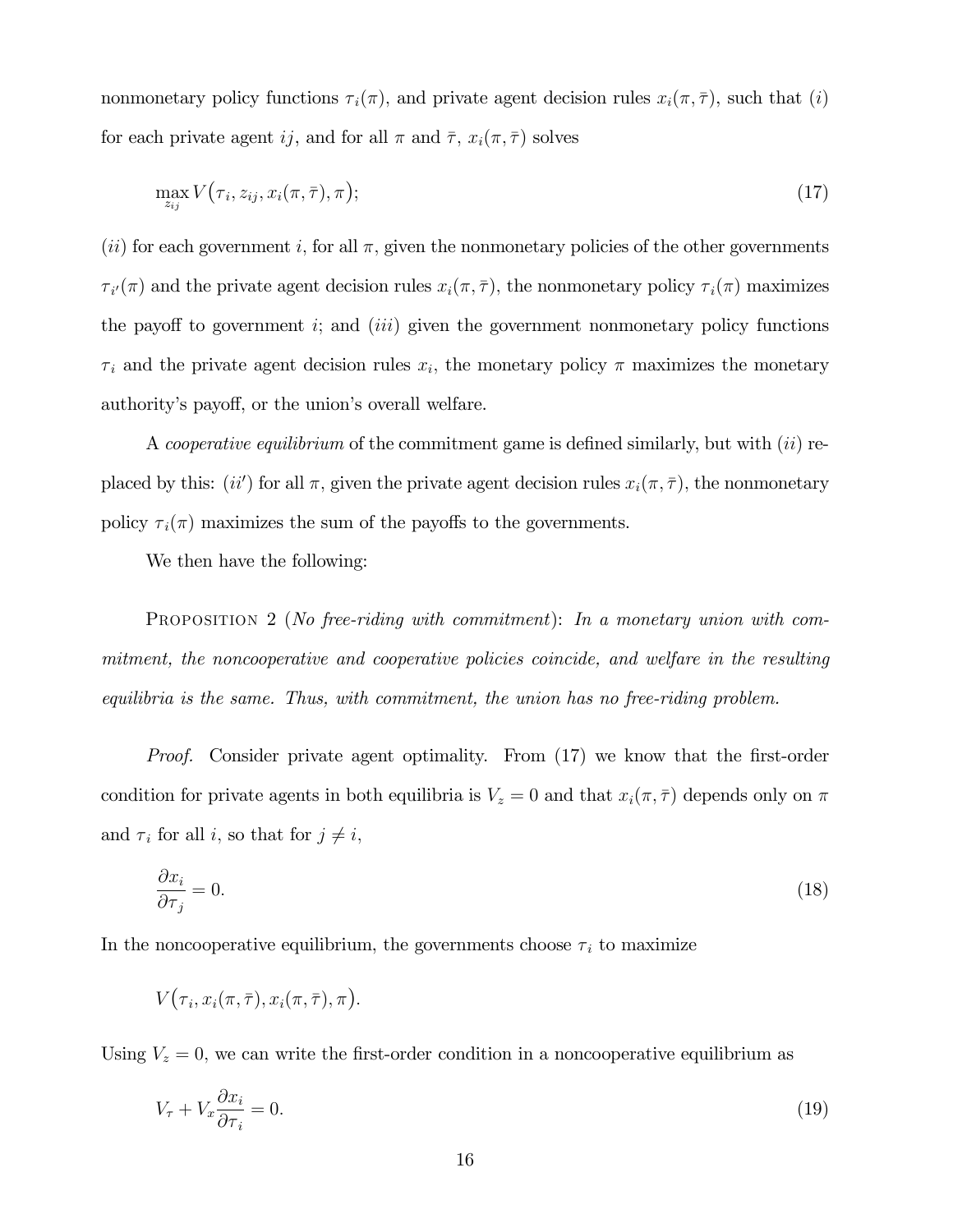Acting cooperatively, the governments choose  $\tau_i$  to maximize

$$
\sum_{i=1}^N V(\tau_i, x_i(\pi, \overline{\tau}), x_i(\pi, \overline{\tau}), \pi).
$$

Using  $V_z = 0$  and (18), we see that the first-order condition for this problem reduces to (19). Clearly, the noncooperative and cooperative equilibria coincide. Thus, with commitment, there is no free-rider problem. Q.E.D.

The intuition for the differing results in the environments with and without commitment is as follows. In both environments, a government in a given country  $i$  does not care directly about the nonmonetary policies or the private agent choices in any other country j. Without commitment, however, nonmonetary policies in other countries induce changes in the common inflation rate and thus changes in private agent choices in country  $i$ . This linkage leads nonmonetary policies in country i to depend on nonmonetary policies in country j. This subtle linkage leads to a free-rider problem. With commitment, the links among governments in different countries are broken, and there is no free-rider problem.

Note that in our application to bank regulation, the monetary authority has essentially a zero-one decision on whether to bail out banks that are in danger of insolvency. This feature implies that, even though the monetary authority is maximizing, it does not set  $V_{\pi}$  equal to zero. Inspecting (12) and (13), we see that if  $V_{\pi} \partial \Pi / \partial \tau_i$  is not equal to zero, then an analog of Proposition 1 typically applies. Proposition 2 holds as stated.

# 2. APPLICATIONS

Now we apply this general theory to some common examples of nonmonetary policies and show that in a monetary union, lack of commitment in monetary policy leads to free-riding in nonmonetary policy. We also show that in such a situation, constraints on nonmonetary policies are desirable.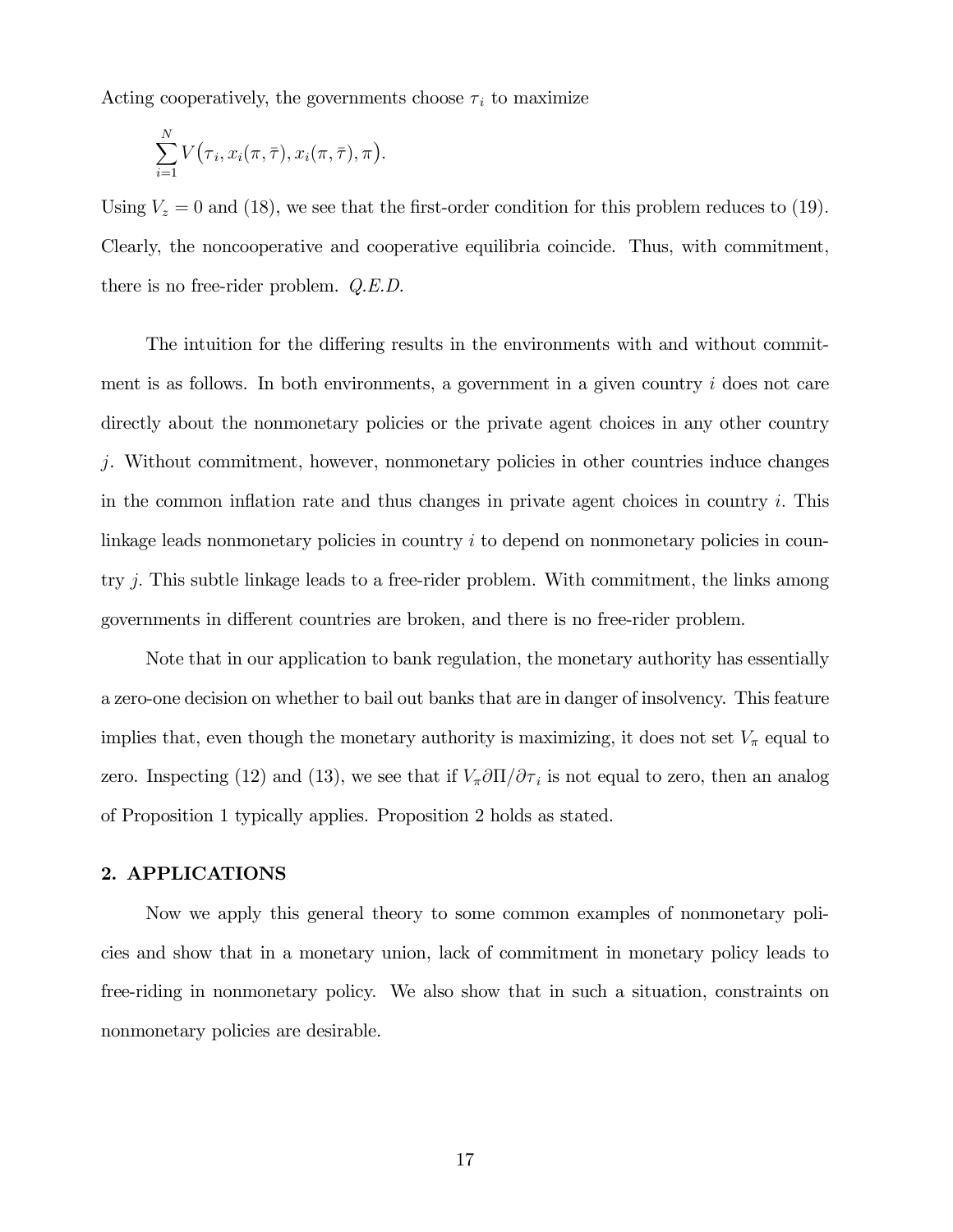#### 2.1 Labor Market Policy

First we apply our theory to a type of nonmonetary policy that governments of members of a monetary union control: labor market policy. For this application, we use the classic model of time inconsistency in monetary policy due to Kydland and Prescott (1977) and Barro and Gordon (1983), in which ex post inflation reduces unemployment. We modify this model to allow governments in a monetary union to set labor market policies that determine the natural rate of unemployment in their own countries. We show that without commitment, the free-rider problem leads governments to adopt policies that result in higher unemployment and inflation than would occur in an efficient allocation. We also show that constraints imposed on labor market policies eliminate the free-rider problem and help mitigate but do not eliminate the time inconsistency problem.

Consider the following modified version of Kydland and Prescott's and Barro and Gordon's model. In this example, the natural rate of unemployment in country i,  $\bar{u}(\tau_i)$ , is affected by labor market policies in that country, denoted by  $\tau_i$ . For simplicity, let  $\bar{u}(\tau_i)$  =  $\bar{u} - \tau_i$ . The realized unemployment rate  $u_i$  is determined by the natural unemployment rate and the log of the real wage  $x_i - \pi$ , which is the difference between the log of the nominal wage and the log of the price level. Since initial prices are given,  $\pi$  is both the price level and the inflation rate. Specifically,

$$
u_i = x_i - \pi + \bar{u}(\tau_i). \tag{20}
$$

In this example, each private agent chooses a wage  $z_{ij}$ , and the wage in country i is given by  $x_i = \int z_{ij} \, dj$ . The objective function of each private agent ij is

$$
-\frac{1}{2}(z_{ij}-\pi)^2 - \frac{a}{2}u_i^2 - \frac{b}{2}\pi^2 - \frac{c}{2}\tau_i^2,
$$
\n(21)

where  $a, b$ , and c are constants. The first term in this objective function provides a target real wage for the private agents, the second and the third terms reflect concerns over aggregate unemployment and inflation, and the last term captures the cost of altering labor market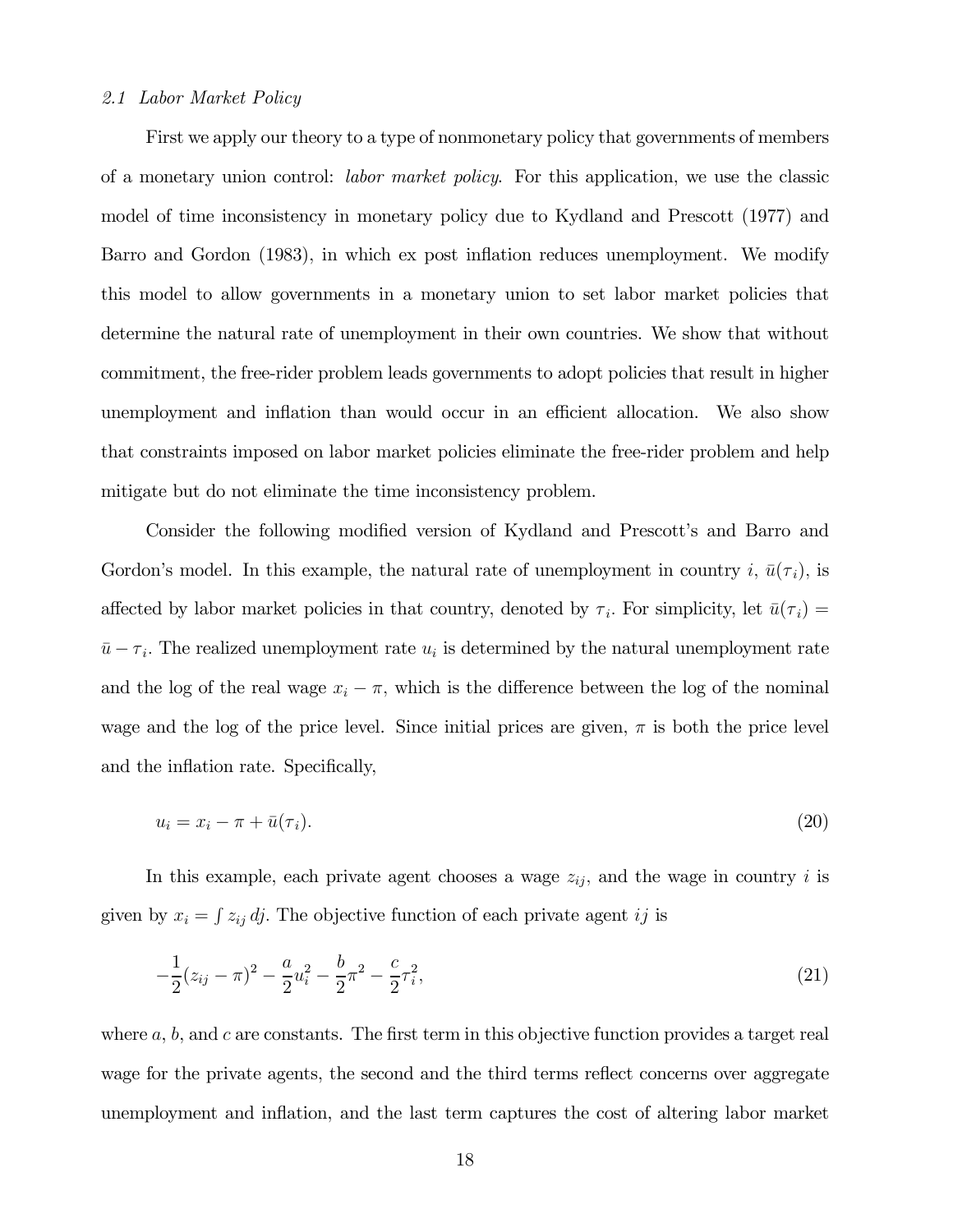policies that affect the natural rate of unemployment. Substituting for  $u_i$  from (20) and  $\bar{u}(\tau_i)=\bar{u}-\tau_i$  gives private agents these payoffs:

$$
V(\tau_i, z_{ij}, x_i, \pi) = -\frac{1}{2}(z_{ij} - \pi)^2 - \frac{a}{2}(x_i - \pi + \bar{u} - \tau_i)^2 - \frac{b}{2}\pi^2 - \frac{c}{2}\tau_i^2.
$$
 (22)

The payoff to government i is  $\int V(\tau_i, z_{ij}, x_i, \pi) dt$ , and the payoff to the union's monetary authority is the sum of the governments' payoffs. These payoff functions ensure that private agents choose their wages to be the expected value of inflation and that the monetary authority cares about the average rate of unemployment. (To see why this assumption matters, see the work of Chari, Kehoe, and Prescott 1989.) In much of the literature, the payoffs to the private agents are given (implicitly) by the first term on the right side of (22) and the payoffs to the monetary authority, by the second and third terms. We choose to combine these terms so that the governments and the monetary authority are benevolent.

Equilibria of the no commitment and commitment games in this example are defined exactly as in the theory section above. To show that the no commitment game has a free-rider problem, we need show only that  $V_x \neq 0$  and  $\partial x_i(\bar{\tau})/\partial \tau_j \neq 0$  in the cooperative equilibrium. To do so, we first use the monetary authority's first-order condition to derive

$$
\pi(\bar{\tau}, \bar{x}) = \frac{(1+a)\sum x_i + N a \bar{u} - a \sum \tau_i}{N(1+a+b)}.\tag{23}
$$

Next we note that the private agent's first-order condition yields  $x_i = \pi$ . Clearly,  $x_i$  is the same for all i, and we denote it by x. Then  $x(\bar{\tau})$  solves the fixed-point problem  $x(\bar{\tau}) =$  $\pi(\bar{\tau}, \bar{x}(\bar{\tau})),$  where  $\bar{x}(\bar{\tau}) = (x(\bar{\tau}), \ldots, x(\bar{\tau})).$  Using (23), we have that

$$
x(\bar{\tau}) = \frac{a}{b} \left( \bar{u} - \frac{\sum \tau_i}{N} \right). \tag{24}
$$

Clearly,  $\partial x_i(\bar{\tau})/\partial \tau_j = -a/bN \neq 0$  as long as  $a \neq 0$ . To calculate the value of  $V_x$ , we need to solve for the cooperative equilibrium policies. It is straightforward to use the monetary authority's first-order condition to show that the cooperative equilibrium  $(C)$  labor market policies are given by  $\tau^C = [a + (a^2/b)\bar{u}]/[a + (a^2/b) + c]$ . Using (23) and (24), we obtain

$$
V_x = \frac{ac\bar{u}}{a + (a^2/b) + c}.\tag{25}
$$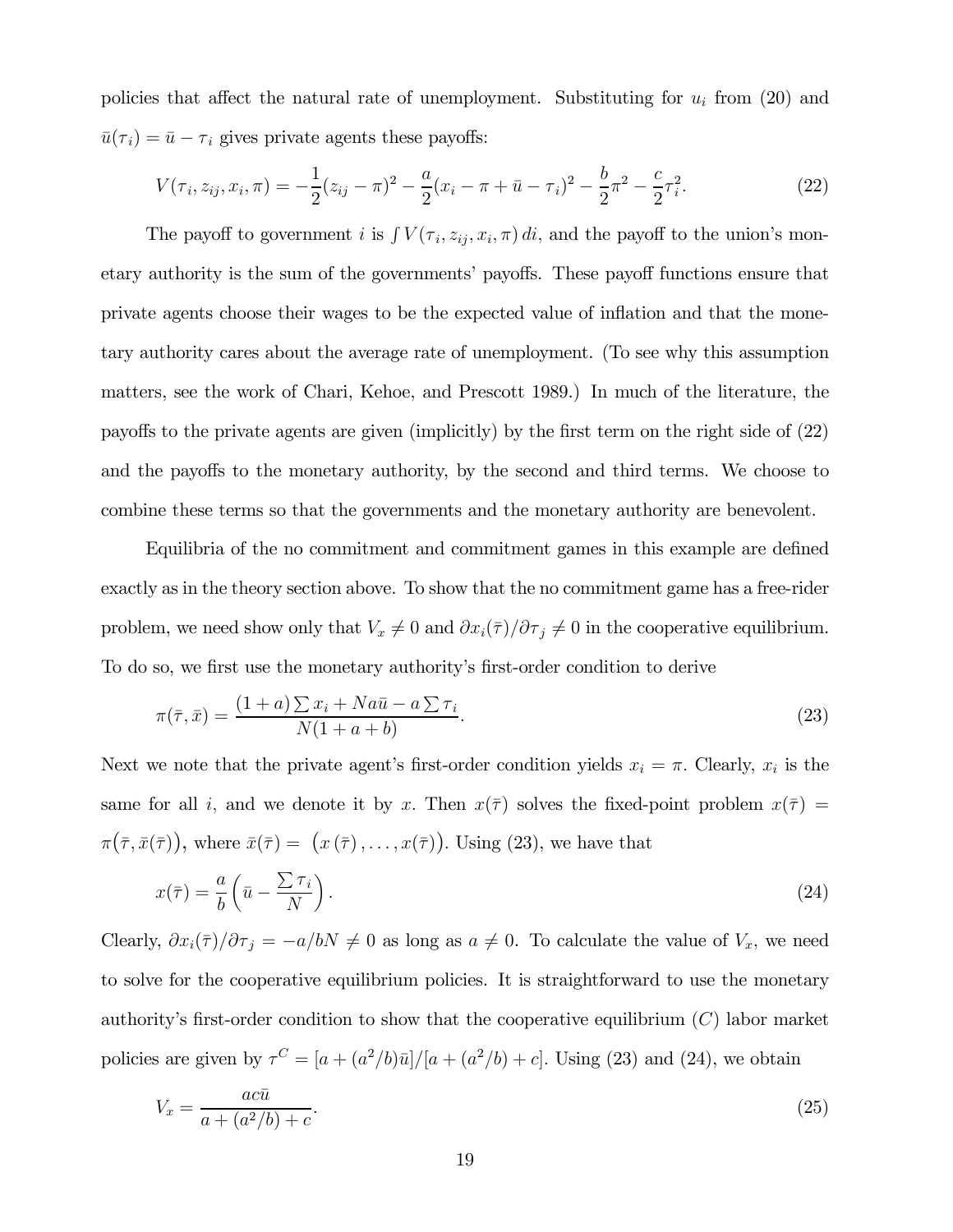If  $ac\bar{u}\neq 0$ , we have that  $V_x\neq 0$ . From Proposition 1, the following proposition is immediate:

Proposition 3 (Free-riding in labor market policies without commitment): In the game with no commitment, the monetary union has a free-rider problem, in the sense that the noncooperative and cooperative equilibria differ if acu  $\neq 0$ . If acu = 0, then the union has no free-rider problem, in the sense that the two equilibria coincide.

If  $ac\bar{u}=0$ , then the monetary union has no time inconsistency problem in monetary policy. This condition is related to similar conditions in the literature that follows Kydland and Prescott (1977) and Barro and Gordon (1983). In that literature,  $\bar{u}$  is a constant, and there is only one country. A standard result in the literature is that there is no time inconsistency problem if  $a = 0$  or if  $\bar{u} = 0$ , that is, if the monetary authority does not have an incentive to reduce unemployment below the natural rate. In our model, in which the natural rate can be affected by labor market policies, if  $c = 0$ , then each government would simply set its policies so that the natural rate is zero, and there would be no time inconsistency problem in monetary policy. Thus, Proposition 3 essentially says that whenever there is a time inconsistency problem in monetary policy, there is a free-rider problem in labor market policy.

It is easy to show that the equilibrium inflation rate under *noncooperation*  $(N)$  is

$$
\pi^N = \frac{ac\bar{u}/b}{a + (a^2/bN) + c}
$$

and the equilibrium inflation rate under *cooperation*  $(C)$  is

$$
\pi^C = \frac{ac\bar{u}/b}{a + (a^2/b) + c}.
$$

Clearly, the noncooperative rate of inflation  $\pi^N$  is greater than the corresponding cooperative rate  $\pi^C$ . Notice that the noncooperative inflation rate rises monotonically with the number of countries. In this sense, the free-rider problem gets worse as the number of countries gets larger.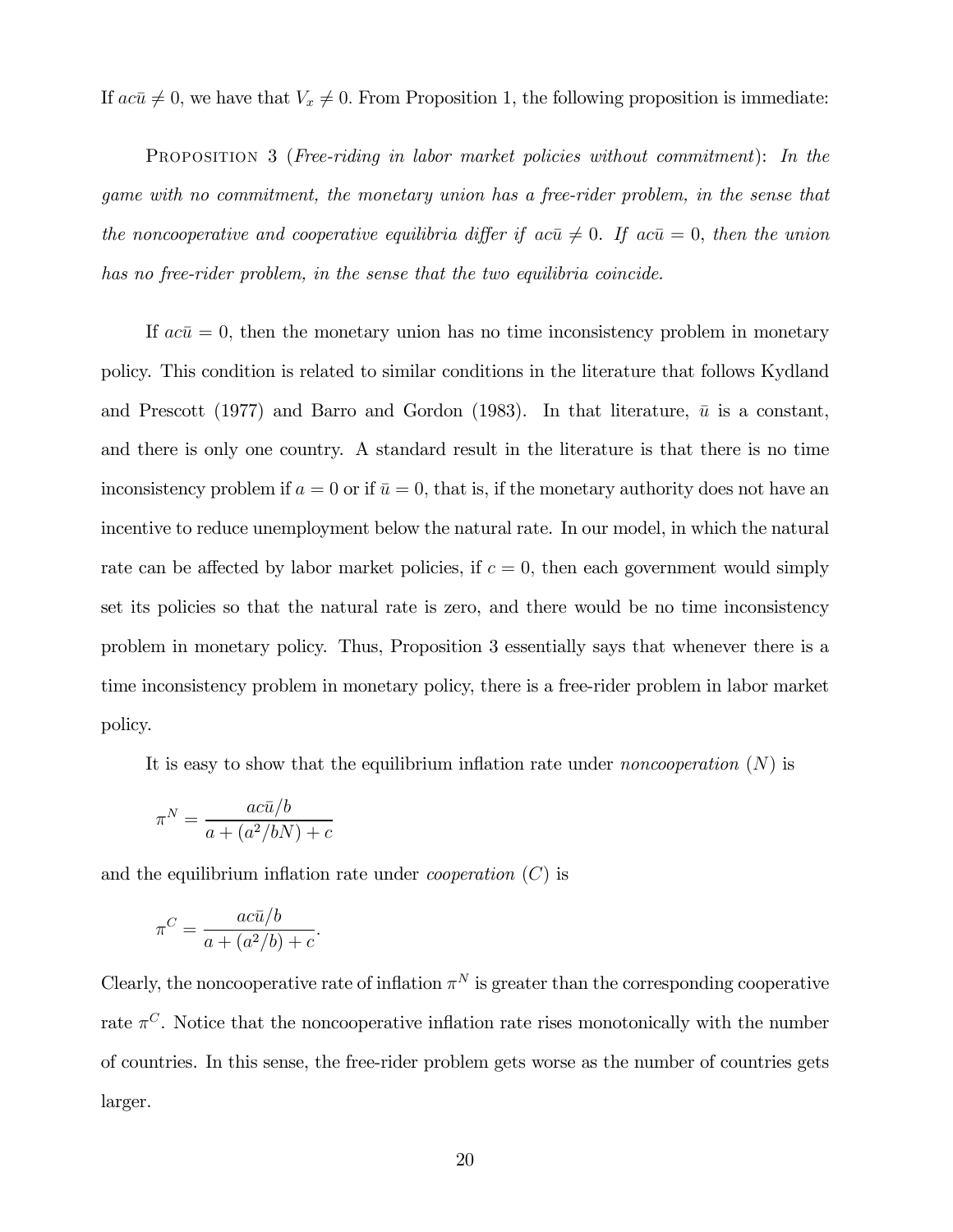The free-rider problem can be eliminated by imposing constraints on the labor market policies of the union's member governments. The following corollary is immediate.

COROLLARY TO PROPOSITION 3 (Labor market policy constraints and the free-rider problem): In a monetary union without commitment, if each government is required to set its labor market policy  $\tau_i \geq \tau^C$ , then the union has no free-rider problem, in the sense that the noncooperative equilibrium attains the same levels as the cooperative equilibrium.

Another way to interpret this corollary is as follows. Consider the problem of designing the constraints on labor market policy in the symmetric noncooperative equilibrium in order to reach the highest attainable level of welfare. Inspection of the cooperative problem makes clear that the highest attainable level of welfare is the level in the cooperative equilibrium. In the noncooperative equilibrium, this level of welfare can be reached by setting the constraint  $\tau_i \geq \tau^C$ .

Clearly, Proposition 2 applies to this application of our theory to labor market policy, and thus with commitment, there is no free-rider problem. Under commitment, the cooperative rate of inflation is zero.

Notice that the constraints on labor market policy that eliminate the free-rider problem in labor market policy also help mitigate the time inconsistency problem in monetary policy because they lower inflation from  $\pi^N$  to  $\pi^C$ . They do not, however, eliminate the time inconsistency problem:  $\pi$ <sup>C</sup> is still positive and thus higher than the cooperative rate of inflation with commitment, which is zero.

Note that the time inconsistency problem arises even if the monetary union consists of a single country. As is well-known, welfare is often lower without commitment in monetary policy than with such commitment. The labor market constraints discussed here obviously cannot solve the time inconsistency problem. All these constraints do is help solve the freerider problem by reproducing the outcomes that would occur if the monetary union consisted of a single country. In this sense, even though the free-rider problem arises because there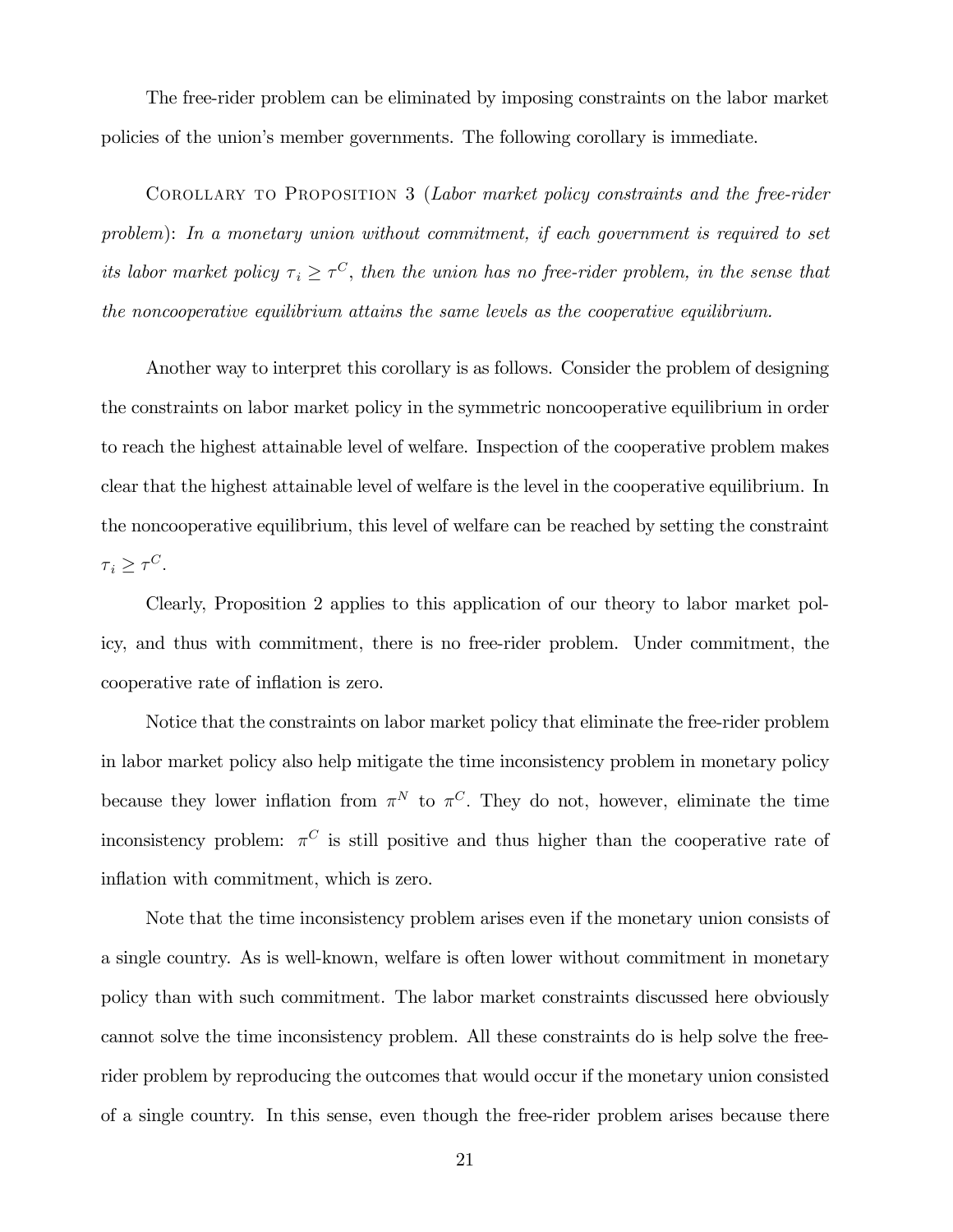is a time inconsistency problem, solving the free-rider problem does not eliminate the time inconsistency problem.

#### 2.2 Fiscal Policy

Now we apply our theory to a second type of nonmonetary policy: fiscal policy. We assume here that each of the many governments in the monetary union issues nominal debt to their residents in order to spend and smooth consumption over time. The union's single monetary authority chooses a common inflation rate. This inflation reduces the real return on debt and effectively serves as a kind of partial default on it. We show that when the monetary authority cannot effectively commit to its monetary policy, the union has a freerider problem: governments issue too much debt, inflation is too high, and output is too low relative to the cooperative levels. This free-rider problem can be solved by imposing constraints on the amount of debt that governments can issue. Such constraints lead to the cooperative levels of inflation and output.

We also show that if the monetary authority can commit to its policies, constraints on fiscal policy are unnecessary and possibly harmful. From this perspective, critics of these constraints, such as Buiter, Corsetti, and Roubini. (1993) must be implicitly assuming that the monetary authority can overcome its time inconsistency problem.

Consider a two-period model with N identical countries indexed  $i = 1, \ldots, N$  united in a monetary union. The preferences of consumer  $j$  in country  $i$  are given by

 $U(c_{0ij}) + V(g_i) + \beta U(c_{1ij}),$ 

where  $c_{0ij}$  and  $c_{1ij}$  denote private consumption in the two periods,  $g_i$  is government consumption in period 0;  $U(c_{tij})$  for  $t = 0, 1$  is the utility from private consumption;  $\beta$  is the discount factor; and  $V(g_i)$  is the utility from government consumption. We normalize the price level in period 0 to be 1 and let  $\pi$  denote the unionwide gross inflation rate between periods 0 and 1. We model monetary policy as the choice of the price level that produces each period's inflation rate  $\pi$ .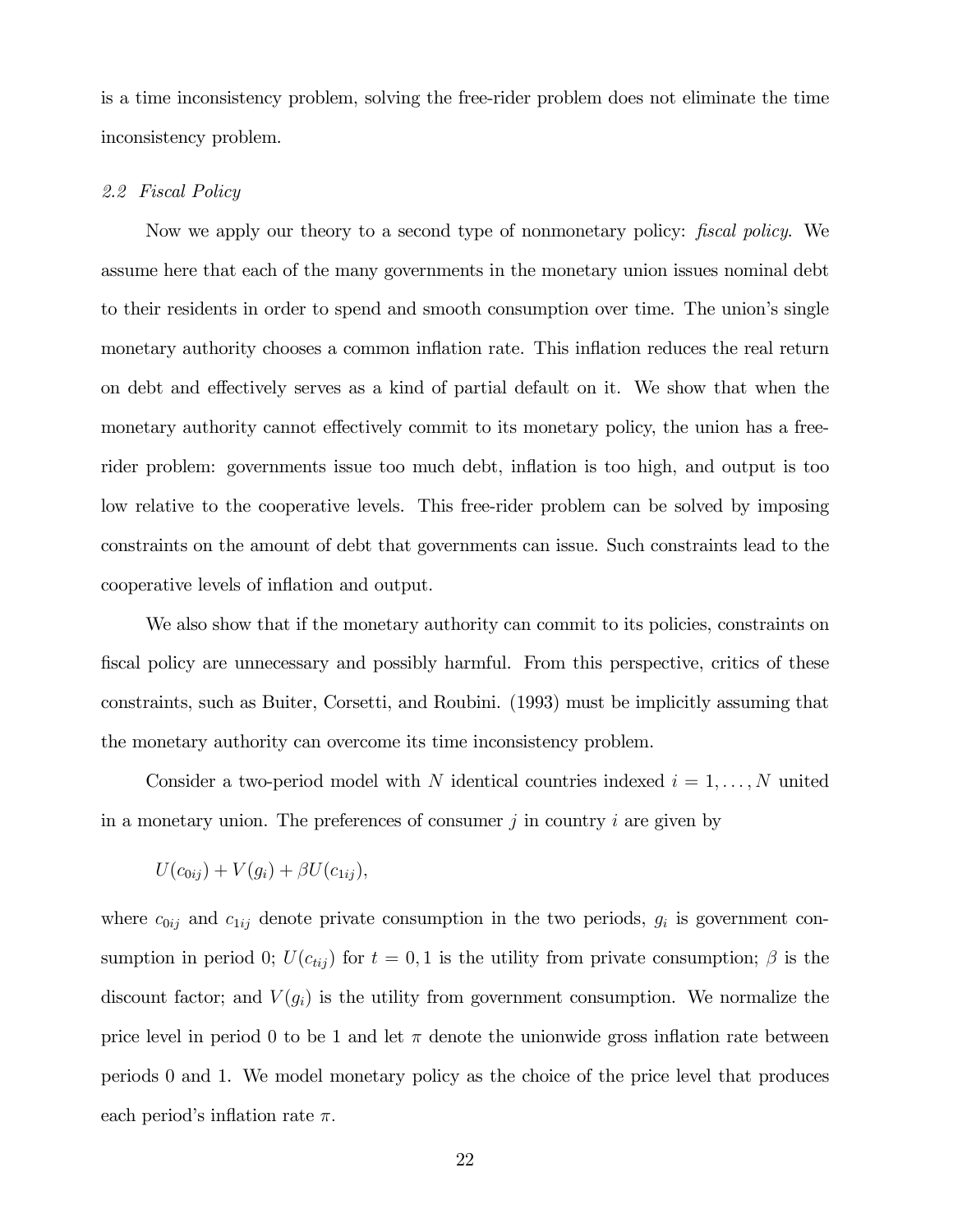In each country i, output in period 0 is a constant  $\omega$ , while output in period 1 is  $y(\pi, T_i)$ , where  $T_i$  denotes real tax revenues in period 1. We assume that  $y(\pi, T_i)$  is decreasing in both  $\pi$  and  $T$ ; both inflation and taxes distort decisions and therefore reduce output. We assume that consumers have access to a linear savings technology with exogenous gross return  $1+r$ . This assumption ensures that real interest rates are unaffected by policy.

Consider next the budget constraints of the governments and the consumers. For simplicity, assume that government consumption  $g_i$  is financed entirely by debt issued to country i consumers in period 0 and paid for by distortionary taxation of those consumers in period 1. In period 0, the government of each country i issues to consumers claims to  $B_i$ units of currency payable in period 1. Let  $1 + R$  denote the nominal interest rate on this debt; then the budget constraint of government i is

$$
g_i = \frac{B_i}{1+R} \tag{26}
$$

in period 0 and

$$
T_i = \frac{B_i}{\pi},\tag{27}
$$

in period 1. Let  $k_{ij}$  denote the amount that consumers save in the storage technology and  $d_{ij}$ , the amount that they save by holding government debt. The budget constraints of consumer  $j$  in country  $i$  are then

$$
c_{0ij} = \omega - k_{ij} - d_{ij}
$$

and

$$
c_{1ij} = y(\pi, T_i) - T_i + (1+r)k_{ij} + (1+R)\frac{d_{ij}}{\pi}.
$$
\n(28)

We consider symmetric allocations across consumers in a given country so that, for all j,  $d_{ij} = d_i$ ,  $k_{ij} = k_i$ ,  $c_{0ij} = c_{0i}$ , and  $c_{1ij} = c_{1i}$ . In such symmetric allocation, each consumer pays  $d_i = B_i/(1 + R)$  for claims to debt in period 0 and receives a repayment (including interest) of  $B_i$  in period 1. We assume throughout that  $\omega$  is sufficiently small so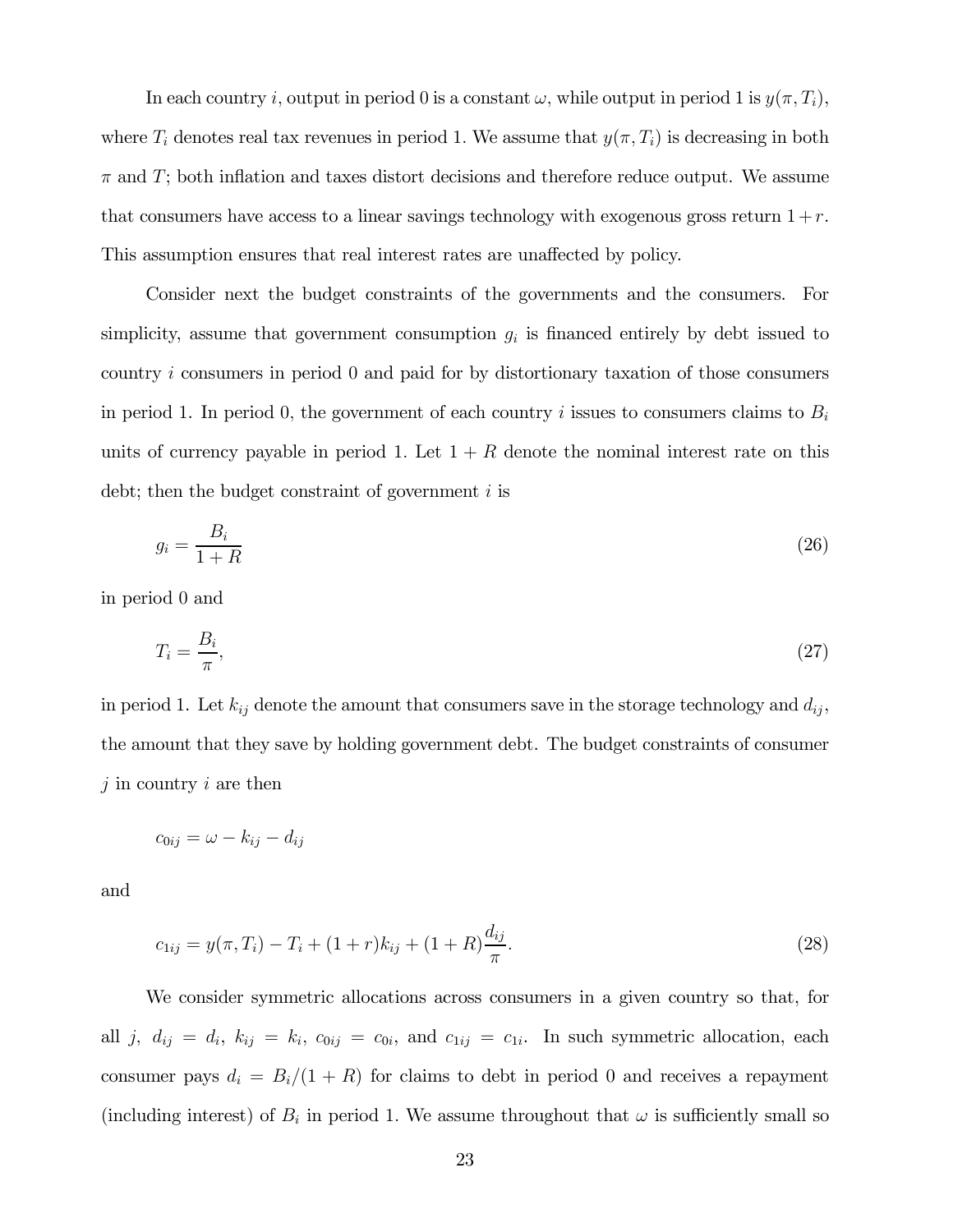that consumers choose to save. That is, we assume that the equilibrium is interior, in the sense that both  $k_i$  and  $d_i$  are positive. Let total debt  $\bar{d} = (d_1, \ldots, d_N)$  and total repayments made  $\bar{B} = (B_1, \ldots, B_N)$  summarize the debt contracts.

The timing of this model without commitment is as follows. In period 0, the governments choose their promised repayments  $B_i$ . Consumers then choose how much to save in the storage technology  $k_{ij}$  and how much nominal debt to hold  $d_{ij}$ . In period 1, the monetary authority chooses the common inflation rate  $\pi$  as a function of the promised nominal repayments  $\bar{B}$  and the saved amounts  $\bar{k} = (k_1, \ldots, k_N)$ . Finally, the governments choose real tax revenues  $T_i$  to satisfy their budget constraints.

To set up the equilibrium, we work back from the end of period 1. At that point, given  $\pi$  and  $B_i$ , a government chooses to raise tax revenues to satisfy  $T_i = B_i/\pi$ . At the beginning of period 1, the monetary authority chooses  $\pi$  to solve

$$
\max_{\pi} \frac{1}{N} \sum_{i=1}^{N} U\left(y\left(\pi, \frac{B_i}{\pi}\right) + (1+r)k_i\right). \tag{29}
$$

In (29) we have integrated the consumers' budget constraints in period 1, used the government's period 1 budget constraint to cancel terms, and then dropped irrelevant terms, such as the discount factor and terms relating to period 0. The first-order conditions are

$$
\frac{1}{N} \sum_{i=1}^{N} U'(c_{1i}) \left[ y_{\pi i} - \frac{B_i}{\pi^2} y_{Ti} \right] = 0,
$$
\n(30)

where  $y_{\pi i}$  and  $y_{Ti}$  denote the partial derivatives of  $y(\pi, B_i/\pi)$  with respect to the first and second arguments. Let  $\pi(\bar{x}, \bar{k})$  denote the resulting monetary policy rule.

Now consider the decisions of the consumers. These consumers have two ways to save: by holding nominal debt and by using the storage technology. Clearly, in any interior equilibrium, the real rates of return on government debt and storage must be equal, so that

$$
1 + r = \frac{1 + R}{\pi}.
$$

The first-order condition relating marginal utilities in periods 0 and 1 is then given by

$$
U'(c_{i0}) = \beta(1+r)U'(c_{i1})
$$
\n(31)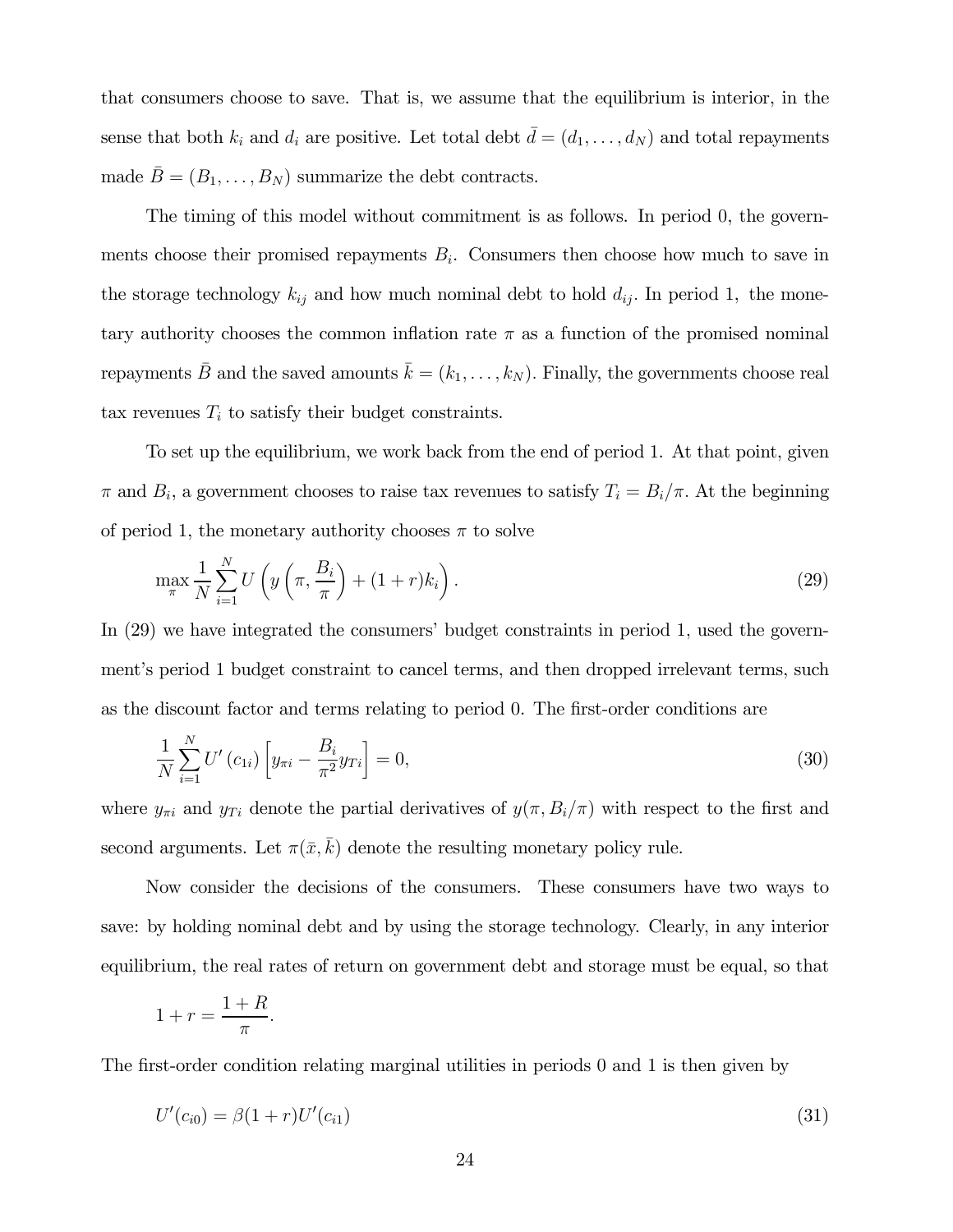and is referred to as the first-order condition for saving.

Finally, consider the decision of government i at the beginning of period 0. It is convenient to formulate the government's problem as a Ramsey problem in which the government chooses both the debt and the decisions of consumers subject to the consumers' first-order conditions. In the noncooperative equilibrium, the government of country  $i$ , taking other countries' debt contracts and saving decisions as given, chooses  $B_i$  and  $k_i$  to maximize

$$
U\left(\omega - \frac{B_i}{(1+r)\pi(\bar{B}, \bar{k})} - k_i\right) \tag{32}
$$

$$
+V\left(\frac{B_i}{\pi(\bar{B},\bar{k})}\right)+\beta U\left(y\left(\pi(\bar{B},\bar{k}),\frac{B_i}{\pi(\bar{B},\bar{k})}\right)+(1+r)k_i\right) \tag{33}
$$

subject to the first-order condition for consumer savings (31), where we have used the budget constraints of the consumers and the government to substitute out variables.

In the cooperative equilibrium, the debt and storage levels  $\bar{B}$  and  $\bar{k}$ , are chosen to maximize

$$
\frac{1}{N} \sum_{i=1}^{N} \left[ U\left(\omega - \frac{B_i}{(1+r)\pi(\bar{B}, \bar{k})} - k_i\right) + V\left(\frac{B_i}{\pi(\bar{B}, \bar{k})}\right) \right]
$$
\n
$$
+ \beta U\left(y\left(\pi(\bar{B}, \bar{k}), \frac{B_i}{\pi(\bar{B}, \bar{k})}\right) + (1+r)k_i\right) \right]
$$
\n(34)

subject to the first-order condition for consumer savings (31) in each country.

A noncooperative equilibrium here is a monetary policy rule  $\pi(\bar{B}, \bar{k})$  that solves (29) and allocations  $(\bar{B}_N, \bar{k}_N)$  that solve (32). A *cooperative equilibrium* is a monetary policy rule  $\pi(\bar{B}, \bar{k})$  that solves (29) and allocations  $(\bar{B}_C, \bar{k}_C)$  that solve (34).

While this setup can be mapped into the language of the general theory section, for convenience, we analyze the noncooperative and cooperative equilibria directly. We begin with a simple lemma that simplifies this analysis.

Lemma 1. In a symmetric noncooperative equilibrium, the solution to the government's problem (32) coincides with the solution to a relaxed version of that problem in which the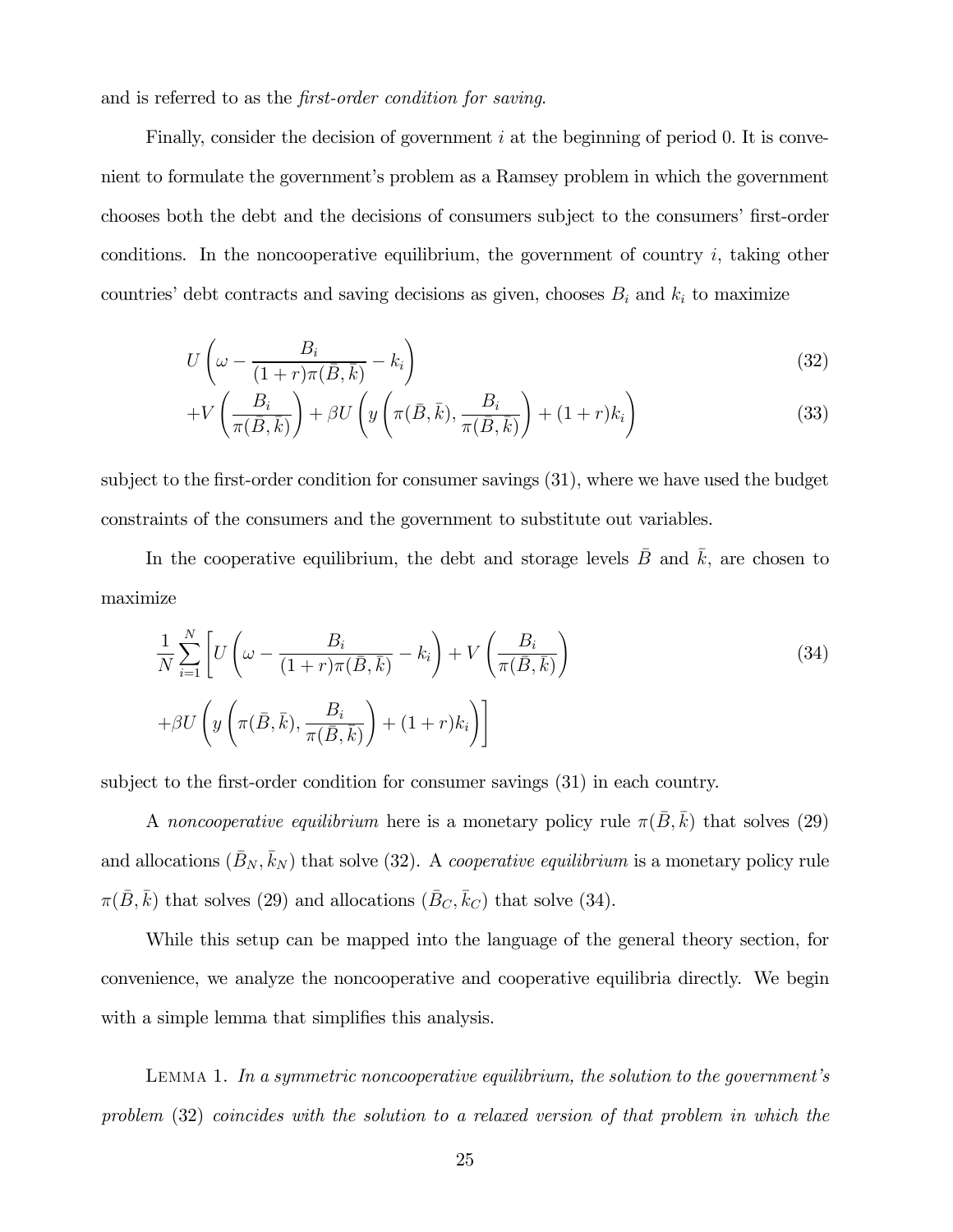first-order condition for consumer savings in each country is dropped as a constraint. A similar result holds for the symmetric cooperative equilibrium.

Proof. To prove this lemma, we first show that at any symmetric allocation in the symmetric equilibrium,

$$
\frac{\partial \pi(\bar{B}, \bar{k})}{\partial k_i} = 0. \tag{35}
$$

We can compute this derivative by differentiating the monetary authority's first-order condition (30), which defines  $\pi(\bar{B}, \bar{k})$ . This first-order condition, with the optimal value  $\pi(\bar{B}, \bar{k})$ substituted in, can be written as

$$
\frac{1}{N} \sum_{i=1}^{N} U' \left( c_{1i}(\bar{B}, \bar{k}) \right) \left[ y_{\pi i} \left( \pi(\bar{B}, \bar{k}) \right), \frac{B_i}{\pi(\bar{B}, \bar{k})} - \frac{B_i}{\pi(\bar{B}, \bar{k})^2} y_{Ti} \left( \pi(\bar{B}, \bar{k}) \right), \frac{B_i}{\pi(\bar{B}, \bar{k})} \right] = 0, (36)
$$

where  $c_{1i}(\bar{B}, \bar{k})$  is short-hand notation for the right side of (28) evaluated at  $\pi(\bar{B}, \bar{k})$ . Taking the derivative of (36) and using the fact that at a symmetric allocation (30) holds, we see that (36) reduces to

$$
y_{\pi i} - \frac{B_i}{\pi^2} y_{Ti} = 0.
$$
\n(37)

Since the optimal  $\pi$  does not vary with  $k_i$ , (35) follows.

Now consider the first-order condition for  $k_i$  in the lemma's relaxed problem. Using (35), we know that this first-order condition is simply

$$
U'(c_{i0}) = \beta(1+r)U'(c_{i1}).
$$
\n(38)

But this implies that the solution to the relaxed problem is also feasible for the government's original problem. Similar logic applies in the symmetric cooperative equilibrium. Q.E.D.

From the lemma, (37), and the consumers' first-order condition (38), we know that the first-order condition for debt in the symmetric noncooperative equilibrium can be written as

$$
[(y_T - 1)U'(c_0) + V'(g)] + [U'(c_0) - V'(g)]\left(\frac{B}{\pi}\frac{\partial \pi}{\partial B}\right) = 0,
$$
\n(39)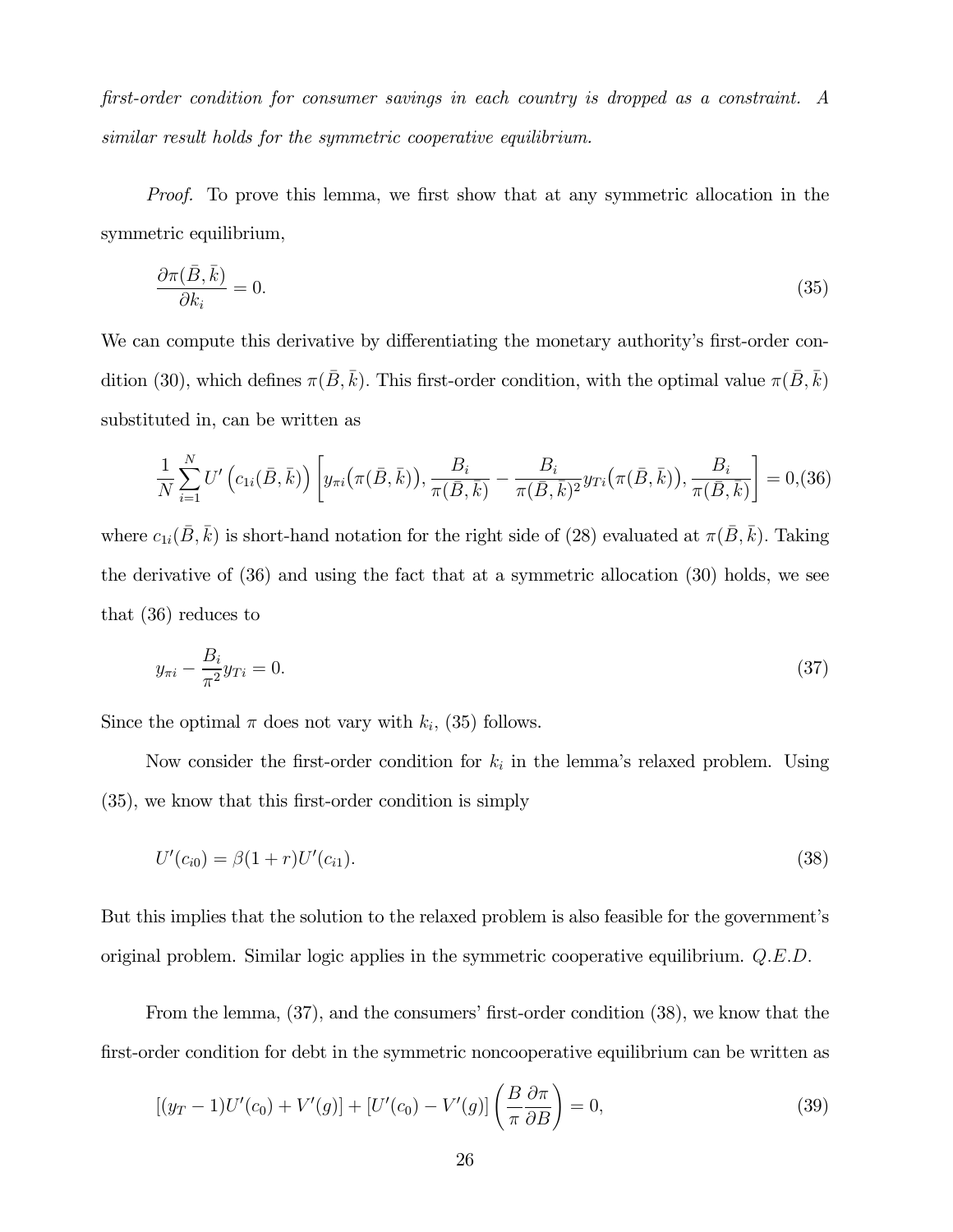while the first-order condition for debt in the symmetric cooperative equilibrium is

$$
[(y_T - 1)U'(c_0) + V'(g)] + N[U'(c_0) - V'(g)]\left(\frac{B}{\pi} \frac{\partial \pi}{\partial B}\right) = 0.
$$
\n(40)

The first-order condition for storage in both of these equilibria is simply (38).

The following proposition is then immediate:

Proposition 4 (Free-riding in fiscal policies without commitment): A monetary union with no commitment has a free-rider problem, in the sense that the noncooperative and cooperative equilibria differ, and the cooperative equilibrium has strictly higher welfare than the noncooperative equilibrium.

The free-rider problem can be eliminated by imposing constraints on the debt policies of the union's member governments. To see this, consider trying to support the cooperative allocations as noncooperative allocations subject to an upper limit on debt repayments  $B_i \leq B_C$ . We establish our result by showing that under sufficient conditions, the increment to welfare of a marginal increase in debt is positive at the cooperative allocations. This result implies that for a noncooperative government, the debt constraint will bind at those allocations. To see that, note that the left side of (39) is the increment to welfare under a noncooperative government from an increase in debt. When evaluated at the cooperative allocations which satisfy (40), this increment equals

$$
(N-1)[V'(g) - U'(c_0)]\left(\frac{B}{\pi} \frac{\partial \pi}{\partial B}\right).
$$
\n(41)

Letting  $\eta = (B/\pi)(\partial \pi/\partial B)$  denote the elasticity of nominal debt with respect to inflation when evaluated at the cooperative equilibrium allocations, we have this corollary.

COROLLARY TO PROPOSITION 4 (Debt constraints and the free-rider problem): In a monetary union without commitment, if  $0 < \eta < 1/N$  and each government is required to set its debt repayments  $B_i \leq B_C$ , then the union has no free-rider problem, in the sense that the noncooperative equilibrium attains the same levels as the cooperative equilibrium.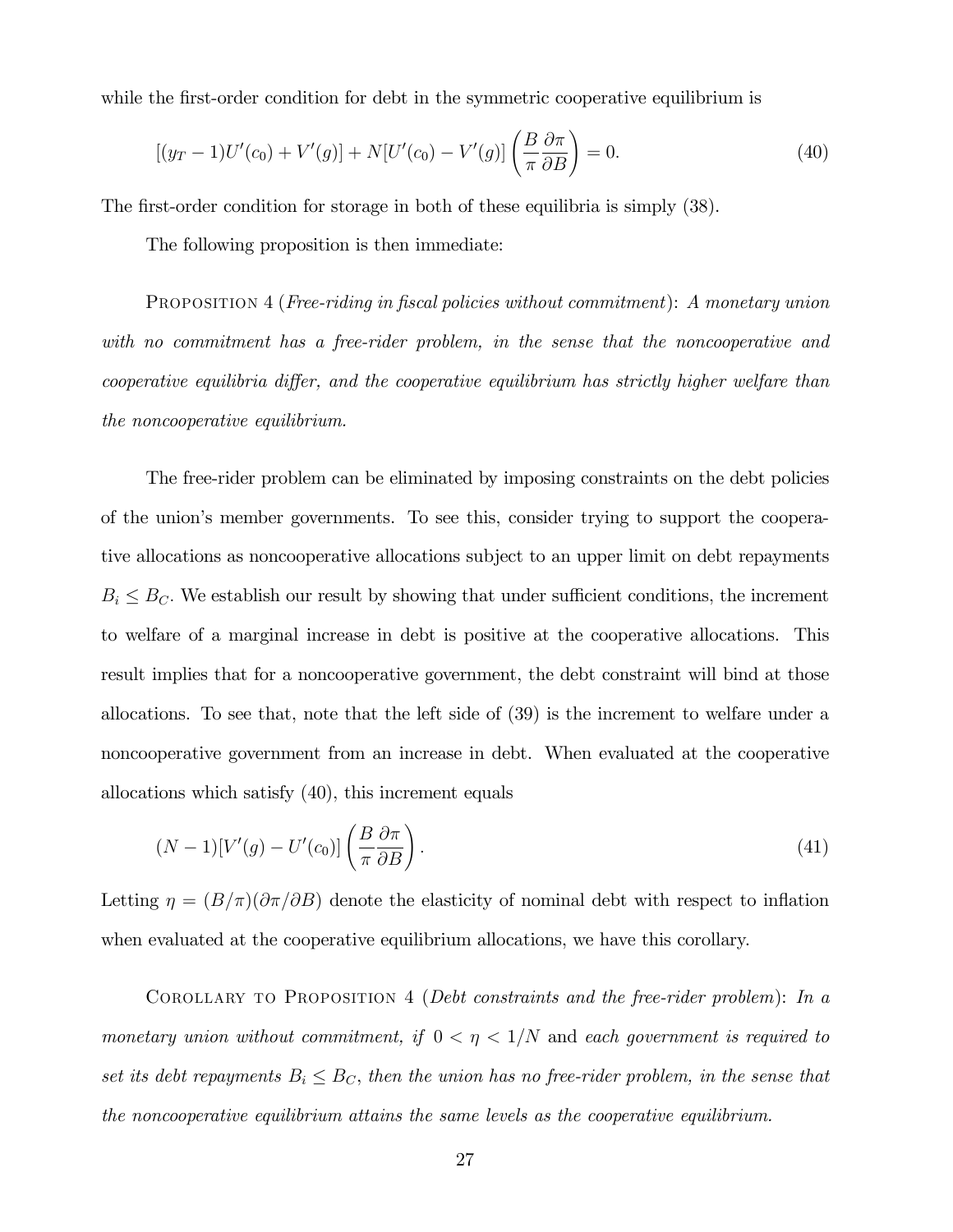Proof. We need to show that the increment to welfare in  $(41)$  is positive when the elasticity satisfies  $0 < \eta < 1/N$ . To do so, rewrite (40) as

$$
[V(g) - U'(c_0)](1 - N\eta) + U'(c_0)y_T = 0.
$$
\n(42)

Since  $\eta < 1/N$ , the term  $(1 - N\eta)$  is positive. Since the term  $y_T$  is negative, we know that

$$
V'(g) - U'(c_0) > 0,
$$

which, since  $\eta > 0$ , implies that (41) is positive. Q.E.D.

It is easy to show that if  $y(\pi, T)$  is linear in its arguments, then  $\eta = (1/2)N$ , which obviously satisfies the condition in the corollary  $0 < \eta < 1/N$ .

This corollary can be interpreted in another way. Consider the problem of designing the constraints on fiscal policy in the symmetric noncooperative equilibrium in order to reach the highest attainable level of welfare. Inspection of the cooperative problem makes it clear that the highest attainable level of welfare is the level in the cooperative equilibrium. In the noncooperative equilibrium, this welfare level can be reached by setting the constraint  $B_i \leq B_C$ .

We now show that the analog of Proposition 2 applies to our fiscal policy application. That is, when a monetary authority can commit, the cooperative and noncooperative equilibria coincide; hence, binding constraints on future debt issues can only reduce welfare.

To show this, we make one change in the timing of the model to allow for commitment by the monetary authority. Instead of waiting until period 1, the monetary authority chooses the inflation rate  $\pi$  first, at the start of period 0. Then the governments choose their promised repayments  $B_i$ , and consumers choose how much to store  $k_{ij}$  and how much nominal debt to hold  $d_{ij}$ . In period 1, finally, the governments choose real tax revenues  $T_i$  to satisfy their budget constraints.

It should be clear that the problem of the government in the noncooperative regime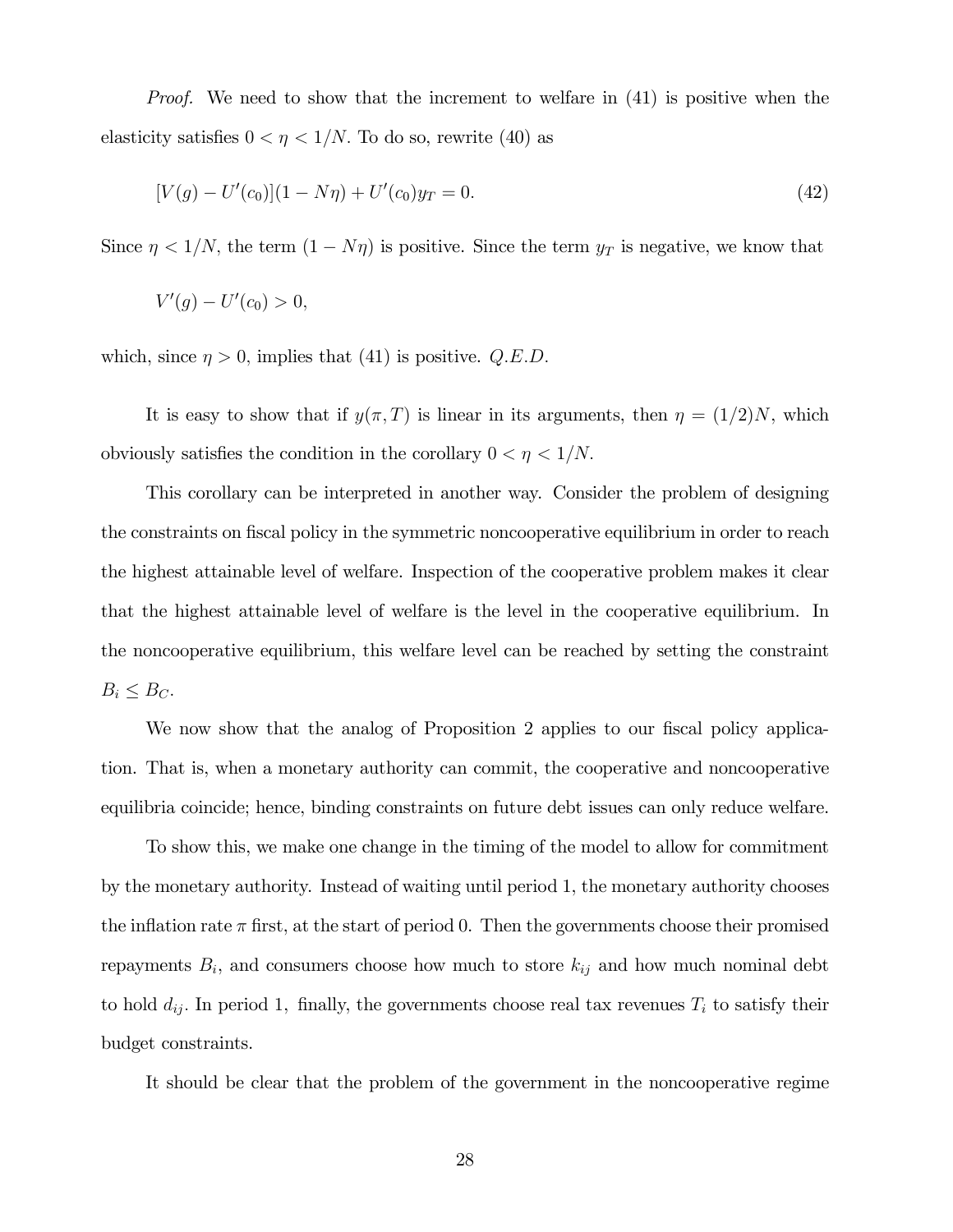reduces to this:

$$
\max_{B_i,k_i} U\left(\omega - \frac{B_i}{(1+r)\pi} - k_i\right) + V\left(\frac{B_i}{\pi}\right) + \beta U\left(y\left(\pi, \frac{B_i}{\pi}\right) + (1+r)k_i\right) \tag{43}
$$

subject to the first-order condition for consumer savings. The analogous problem in the cooperative regime is to

$$
\max_{\bar{B},\bar{k}} \frac{1}{N} \sum_{i=1}^{N} \left[ U(\omega - \frac{B_i}{(1+r)\pi} - k_i) + V(\frac{B_i}{\pi}) + \beta U\left(y\left(\pi, \frac{B_i}{\pi}\right) + (1+r)k_i\right) \right]
$$
(44)

subject also to the first-order condition for consumer savings. By inspection, we know that the solutions to these two problems are identical, and Proposition 2 holds, so that in a monetary union with commitment, the noncooperative and cooperative policies coincide, and welfare in the resulting equilibria is the same. Thus, with commitment, the union has no free-riding problem.

Propositions 2 and 4 imply that a time inconsistency problem in monetary policy is at the heart of a free-rider problem in fiscal policy. They also imply that the question of whether debt constraints are desirable is intimately connected to the extent to which the monetary authority can commit to monetary policy. From Proposition 4 and the above discussion, we know that if such commitment is not possible, then appropriately chosen debt constraints raise welfare, whereas if such commitment is possible, then debt constraints can only reduce it.

The monetary union with commitment is broadly similar to the economies studied in an extensive literature that has discussed the gains from international cooperation in setting fiscal policy. (See, for example, the work of Chari and Kehoe 1990 and Canzoneri and Diba 1991.) As noted in the introduction, this literature shows that cooperation is desirable if a country's fiscal policy affects world real interest rates. In our fiscal policy application, cooperation offers no gains under commitment because we have effectively assumed that the monetary union is small in the world, in the sense that the world interest rate is independent of the fiscal policy decisions of the union's members. We have done so by having a linear storage technology.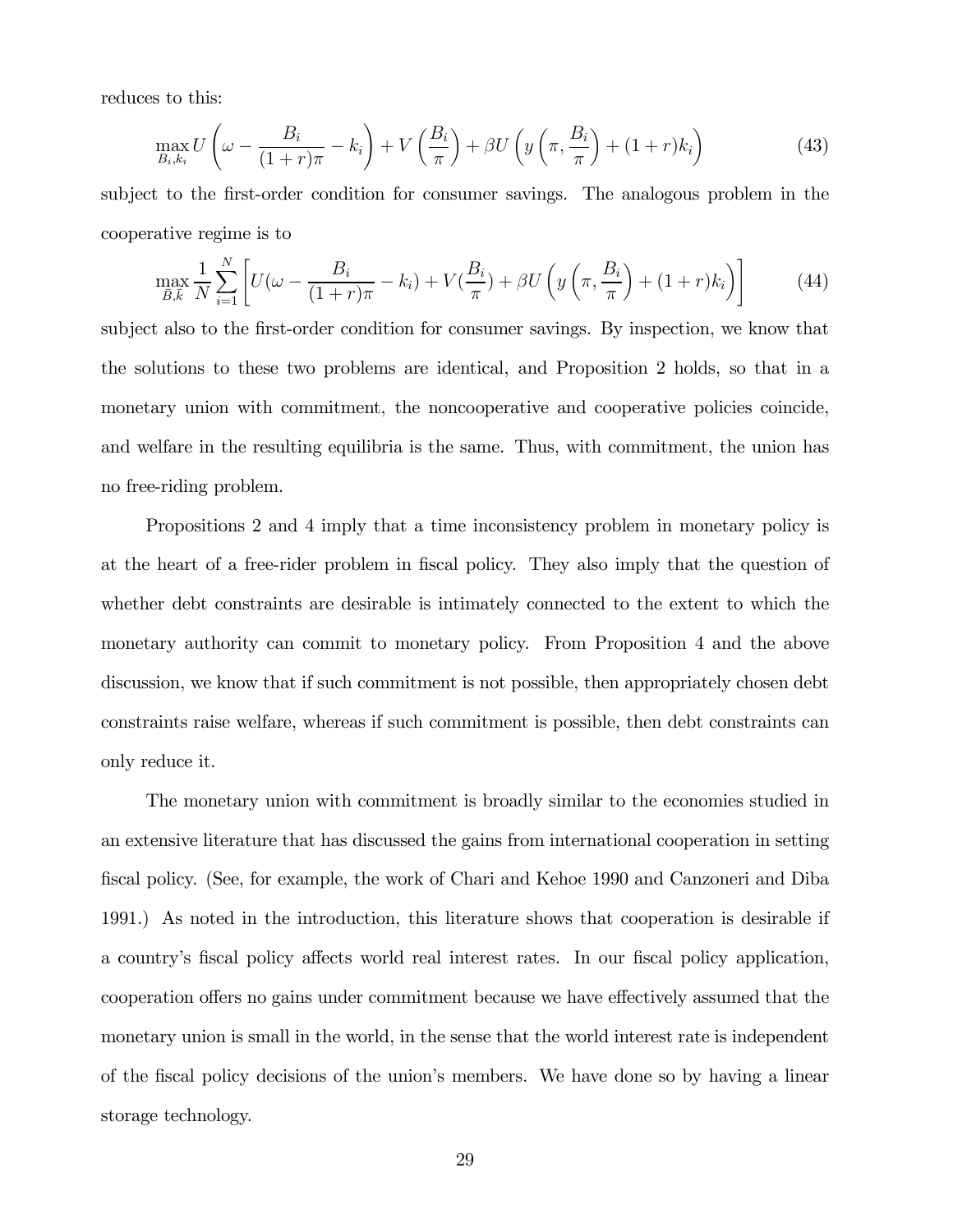However, suppose that we consider instead a model in which the real interest rate is affected by the decisions of the governments in the monetary union. In such a formulation, even with commitment by the monetary authority, the noncooperative and cooperative equilibria do not coincide. This is because any country's spending decision affects the world interest rate and, hence, other countries' welfare. Since these types of gains to cooperation are not especially related to the formation of a monetary union, we abstract from them.

#### 2.3 Bank Regulation

Now we apply our theory to a third type of nonmonetary policy: bank regulation. Here the time inconsistency problem arises because the union's monetary authority cannot commit to not bailing out insolvent banks. Each country's government policy consists of determining the level of regulation of banks. Here the free-rider problem leads to lax regulation of banks, frequent bank bailouts, and a high rate of inflation. The general argument in Propositions 1 and 2, that the time inconsistency problem leads to a free-rider problem, applies here, with the modifications discussed at the end of the theory section. Here we see that unionwide restrictions on bank regulation are desirable.

We assume that private agents' funds deposited in banks are fully insured, banks have limited liability, and the monetary authority bails out insolvent banks by printing money to pay off their depositors. Deposit insurance, together with limited liability, creates an incentive for banks to take on excessive risk. We assume that governments regulate banks to limit risk-taking. In this application, the free-rider problem leads governments to regulate too little and leads banks to take on too much risk compared to how they would behave in the efficient allocation.

The environment here is as follows. The monetary union consists of N countries indexed  $i = 1, ..., N$ . The aggregate state of the union's economy is  $s \in \{H, L\}$ , where H denotes a boom (or a *high* state) and L denotes a recession (or a *low* state). The probabilities of H and L are  $\mu_H$  and  $\mu_L$ , respectively, where  $\mu_H + \mu_L = 1$ . Output is produced as follows.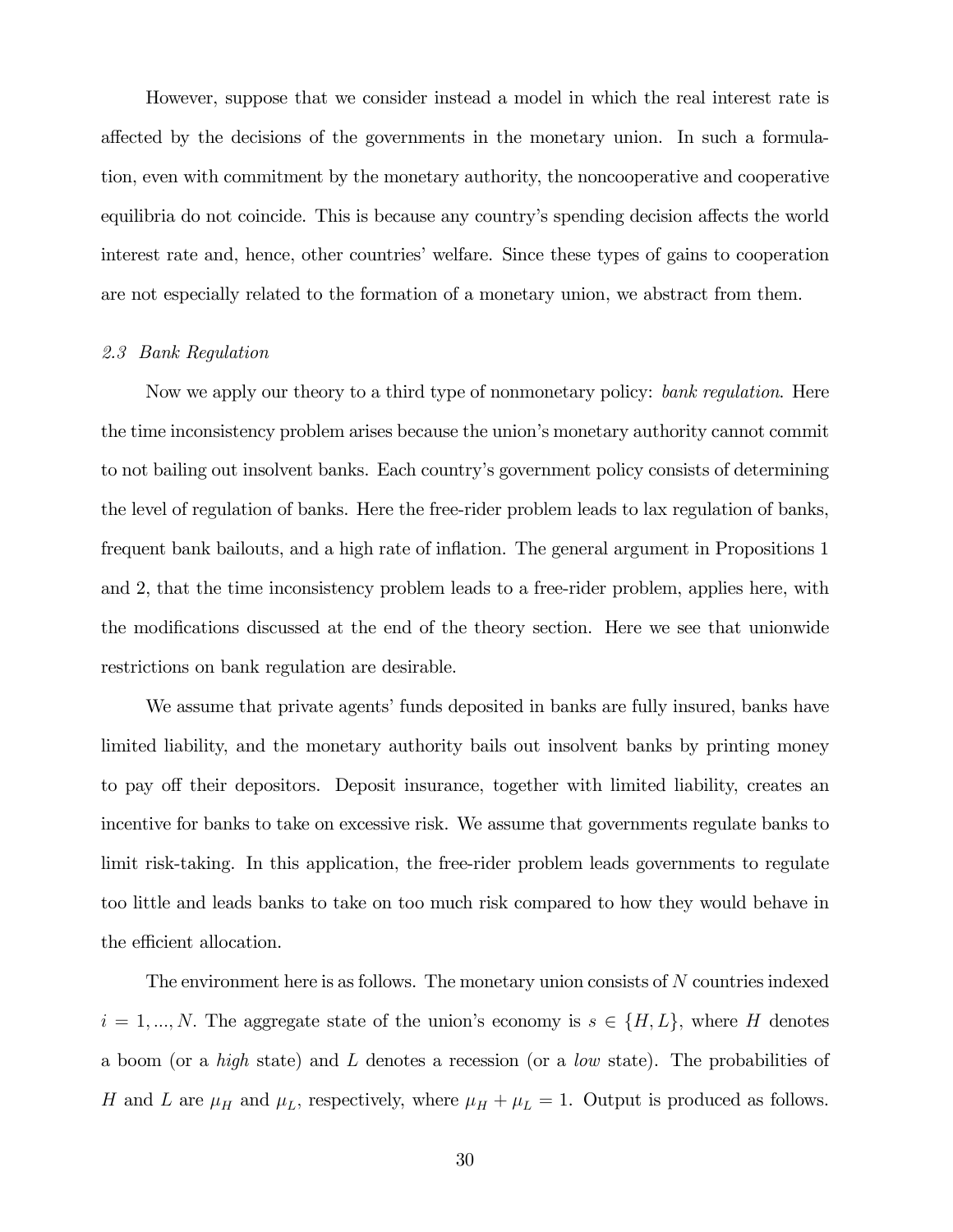Each country *i* has a large number of projects, indexed by  $z_i \in [0, 1/2]$ . A project of type z yields a return R per unit of investment when it succeeds and 0 otherwise. A project's probability of success is  $p_H(z) = (1/2) + z$  in a boom and  $p_L(z) = (1/2) - z$  in a recession. We will show that in each country i, only one type of project—say,  $z_i$ —will be chosen to be financed by the country's banks. The total output in country i in state  $s \in \{H, L\}$  is  $p_s(z_i)R$ . Notice that when projects with a higher value of z are chosen, the distribution of output is a mean-preserving spread of the output when projects with a lower value of z are chosen.

This monetary union has many banks. Each bank can finance up to one unit of investment. A bank in country i obtains funds from depositors who are paid an interest rate  $r_i$ . Banks have limited liability, in that they must pay depositors only if bank receipts exceed bank obligations. If bank receipts fall short of obligations, then banks pay zero, and the monetary authority pays off the depositors by liquidating the bank's assets and printing money to cover any shortfall. The government of country  $i = 1, \ldots, N$  can do some costly supervision at a level of  $\tau_i$  and prohibit banks from financing projects with  $z > \tau_i$ . This supervision of bank activities is what will represent bank regulation in this economy.

We now describe optimal behavior by banks for a given inflation rate  $\pi$  and given supervision levels  $\bar{\tau} = (\tau_1, \ldots, \tau_N)$ . A bank's maximization problem is to choose which type of project to fund. A bank in country i, taking as given the interest rate  $r_i$  on its deposits and the government supervision level  $\tau_i$ , chooses project type z to maximize profits:

$$
q_{Hi} \max\{p_H(z)R - r_i, 0\} + q_{Li} \max\{p_L(z)R - r_i, 0\}
$$
\n(45)

subject to  $z \leq \tau_i$ . Here,  $q_{Hi}$  and  $q_{Li}$  are the prices in country i for one unit of consumption in a boom and a recession (state  $H$  and  $L$ ), respectively.

For some given policies  $\pi$  and  $\bar{\tau}$  and state prices  $q_{si}$ , for  $i = 1, \ldots, N$ ,  $s = H, L$ , a competitive banking equilibrium consists of portfolio rules  $z_i(\tau_i)$  and deposit rates  $r_i(\tau_i)$  such that (i)  $z_i(\tau_i)$  solves (45) given  $r_i(\tau_i)$  and (ii) profits as defined in (45) are zero. Then we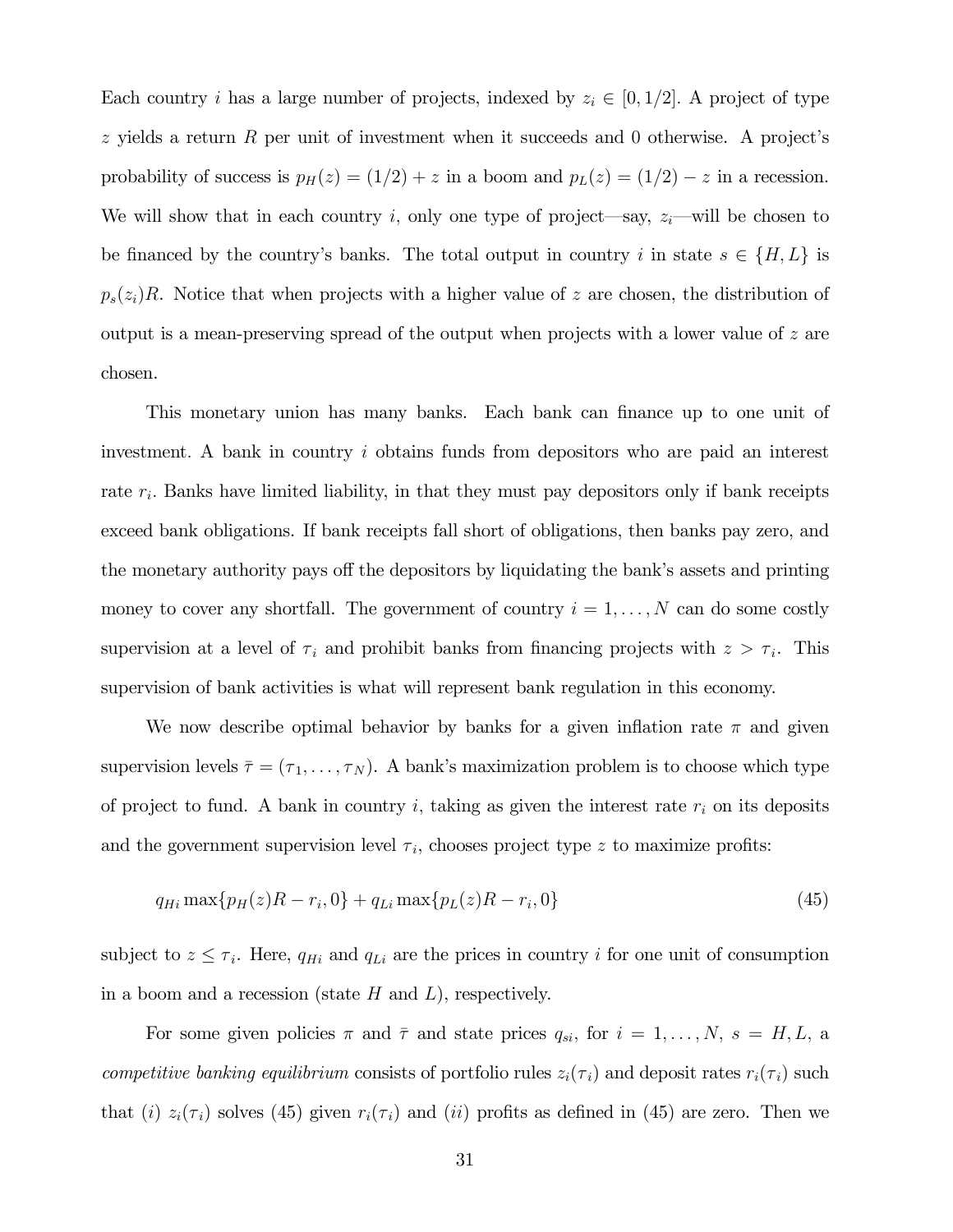have the following:

LEMMA 2. In a competitive banking equilibrium,  $z_i(\tau_i) = \tau_i$  and  $r_i = p_H(z_i(\tau_i))R$ .

*Proof.* Since profits are zero in equilibrium, each term in  $(45)$  is zero. We drop the i subscript for simplicity. Since  $p_H(z) \geq p_L(z)$ , we know that  $r = p_H(z)R$  and  $p_L(z)R - r \leq 0$ . To see that the constraint  $z \leq \tau$  binds, suppose, by way of contradiction, that it doesn't, that in equilibrium  $z < \tau$ . Then consider the problem of an individual bank. For this bank, increasing z increases  $p_H(z)R-r$  and, thus, increases the first term in (45). The second term is unchanged since  $\max\{p_L(z)R - r_i, 0\}$  is zero at the original value of z and increasing z lowers  $p_L(z)R - r$ ; that is, the maximum value remains at zero. Thus, increasing z increases profits, which contradicts profit maximization. Q.E.D.

We assume that the objective function for the private agents and the government of country i is

$$
\sum_{s} \mu_s U(y_{si}, \pi_s), \tag{46}
$$

where  $y_{si}$  denotes output in country i and  $\pi_s$  denotes the common inflation rate across countries, both in state s. We assume that private agents cannot share risk across countries, so that each agent simply consumes the output of country  $i$ . We also assume that the utility function is increasing in output and decreasing in the inflation rate. Output in each country  $i$  is given by the returns from the banks' projects less the costs of supervising banks,  $e(\tau_i)$ , which is increasing in  $\tau_i$ . From the lemma, we know that all banks in a given country choose projects of the same type  $z_i$ , so that total output in country i is given by  $y_s(z_i, \tau_i) = p_s(z_i)R - e(\tau_i).$ 

In this economy, the monetary authority is required to print money to bail out any bank that cannot pay off its depositors, that is, when  $r_i < p_s(z_i)R$ . An inflation rate of  $\pi$ raises revenues of  $\pi M$ , where M is the union's initial money stock, which we normalize to 1.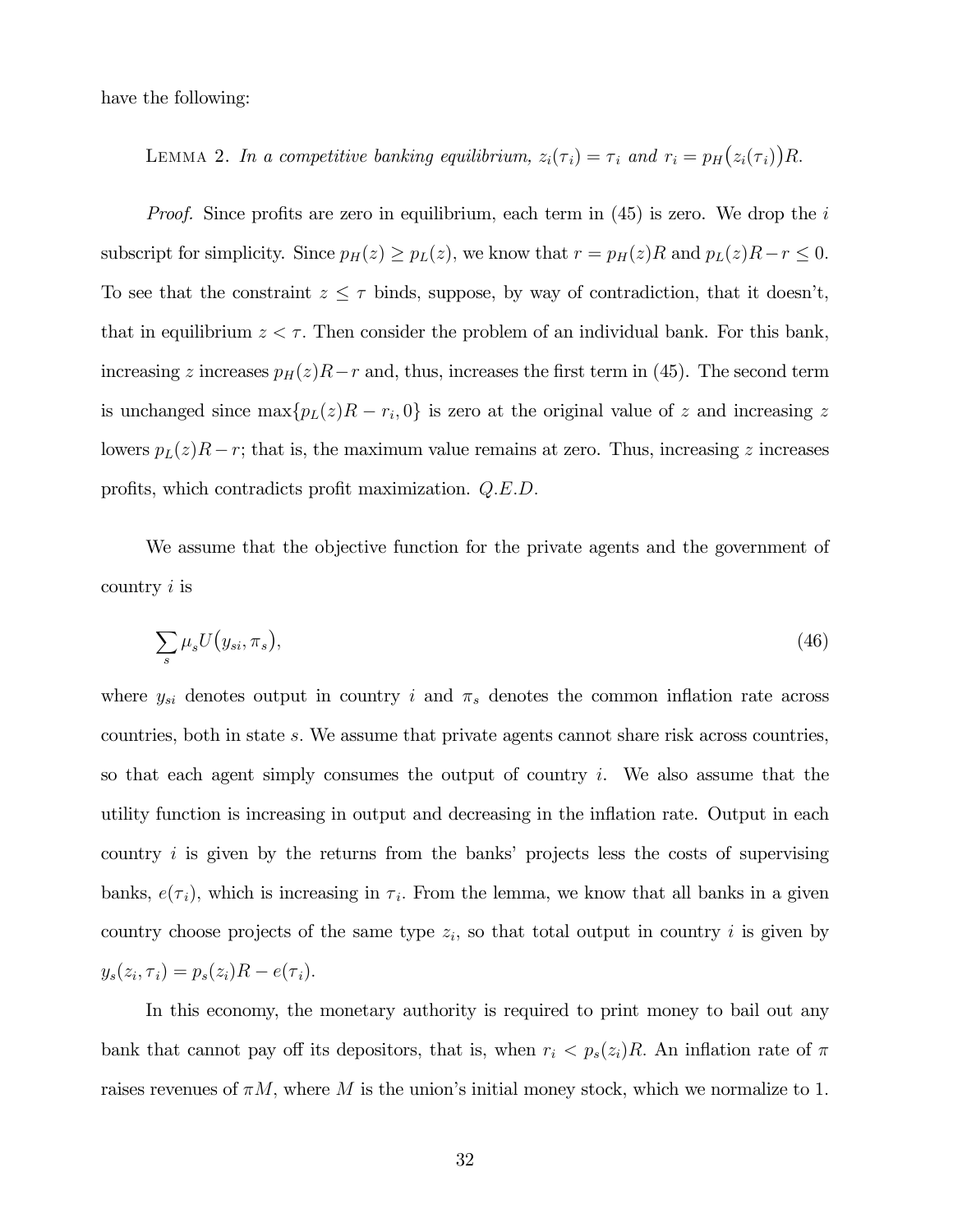Thus, the monetary authority must set  $\pi$  so that in each state s

$$
\pi_s(\bar{r}, \bar{z}) = \sum_i \max\{r_i - p_s(z_i)R, 0\},\tag{47}
$$

where  $\bar{r} = (r_1, \ldots, r_N)$  and  $\bar{z} = (z_1, \ldots, z_N)$ .

A noncooperative equilibrium here is given by a vector of bank supervision levels  $\bar{\tau}$  that solves

$$
\max \sum_{s} \mu_{s} U\big(y_{s}(z_{i}(\bar{\tau}), \tau_{i}), \pi_{s}(\bar{r}(\bar{\tau}), \bar{z}(\bar{\tau}))\big)
$$

along with a competitive banking equilibrium  $(\bar{r}(\bar{\tau}), \bar{z}(\bar{\tau}))$  and a monetary policy function  $\pi$  that solves (47). A *cooperative equilibrium* is defined similarly except that the vector of supervision levels  $\bar{\tau}$  maximizes the sum of objective functions across countries.

The logic of the general setup discussed at the end of the theory section can be applied to this bank regulation application. To see how, let  $x_i$  be the vector  $(x_{ir}, x_{iz})=(r_i, z_i)$  and  $\pi$  be the vector  $(\pi_L, \pi_H)$ . To keep the notation simple, let the monetary authority either bail out all insolvent banks, by setting  $\pi_s = \pi_s(\bar{r}, \bar{z})$ , or not bail out any insolvent bank, by setting  $\pi_s = 0$ . Let the indicator variable  $d = 1$  if there is a bailout and  $d = 0$  if not. Since banks within each country all solve the same problem, we need only consider a representative bank for each country. Hence, there is no  $z_{ij}$  in payoffs. Then the payoff to a government of country  $i$  is given by

$$
V(\tau_i, x_i, \pi) = \sum_s \mu_s U(y_s(z_i, \tau_i), \pi_s)
$$
 if either  $r_i \leq p_s(z_i)R$  or  $d = 1$ ,

and otherwise  $V(\tau_i, x_i, \pi)$  equals an arbitrarily large negative number, say,  $-K$ . This payoff to the government coincides with the payoff in (46) if either the banks in that country are solvent or there is a bailout. The payoff to the monetary authority is then  $\sum_i V(\tau_i, x_i, \pi)$ . Since the cost of not bailing out insolvent banks is arbitrarily large, the optimal choice for the monetary authority is to bail out all insolvent banks.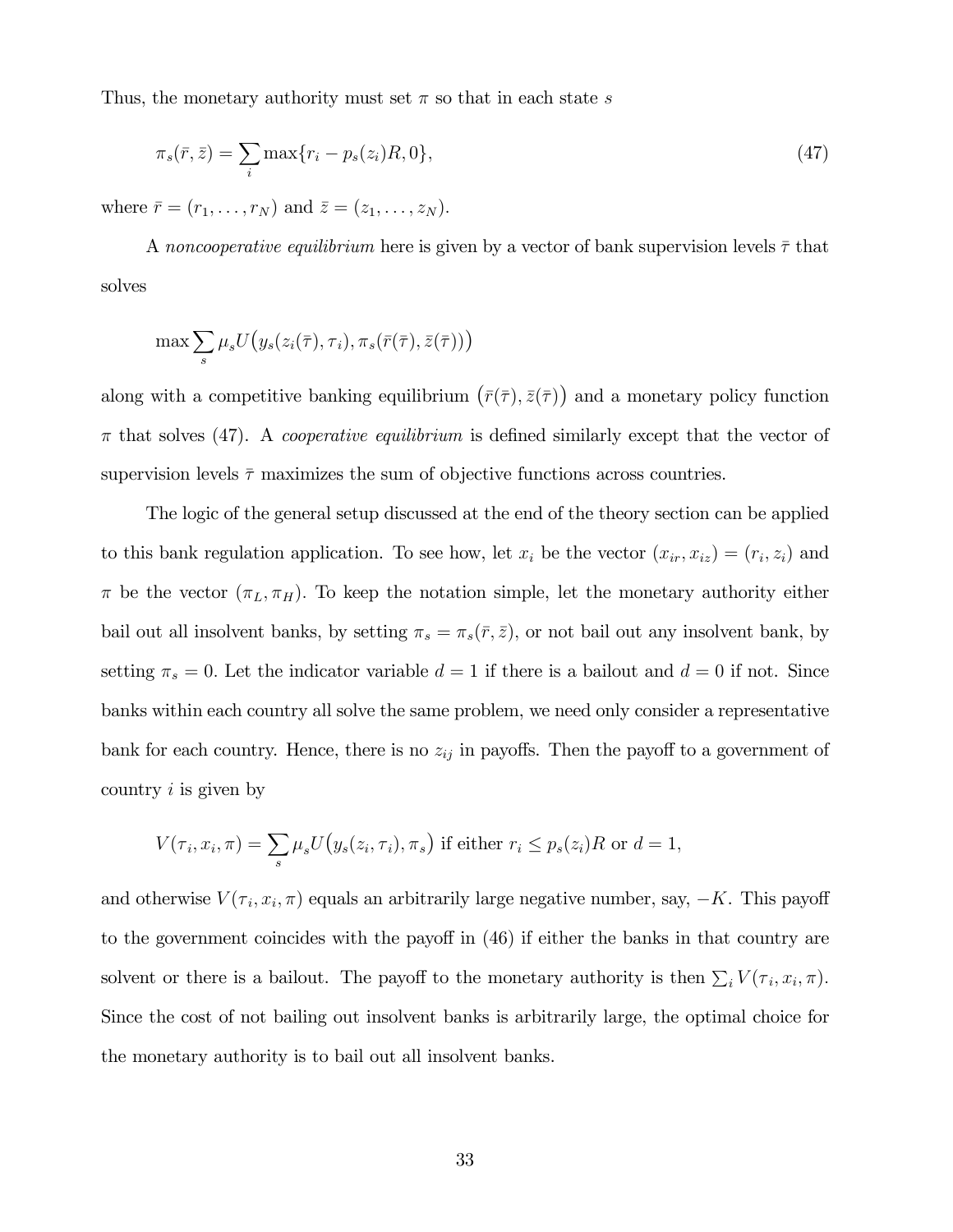Now consider applying the extension of Proposition 1 that we referred to at the end of the theory section. Government *i*'s first-order condition under noncooperation for  $\tau_i$  is the analog of (12):

$$
V_{\tau} + \frac{\partial V}{\partial z_i} \frac{\partial z_i}{\partial \tau_i} + \frac{\partial V}{\partial r_i} \frac{\partial r_i}{\partial \tau_i} + V_{\pi} \frac{\partial \Pi}{\partial \tau_i} = 0.
$$
\n(48)

The first-order condition for  $\tau_i$  under cooperation is the analog of (13):

$$
V_{\tau} + \frac{\partial V}{\partial z_i} \frac{\partial z_i}{\partial \tau_i} + \frac{\partial V}{\partial r_i} \frac{\partial r_i}{\partial \tau_i} + N V_{\pi} \frac{\partial \Pi}{\partial \tau_i} = 0.
$$
\n(49)

This uses the feature that here neither  $r_i$  nor  $z_i$  varies with  $\tau_j$ . Since  $V_\pi \neq 0$  and  $\partial \Pi/\partial \tau_i \neq 0$ , policies under cooperation and noncooperation differ. We have proven the following proposition:

PROPOSITION 5 (*Free-riding in bank regulation without commitment*): Without commitment, the monetary union has a free-riding problem, in the sense that policies under noncooperation and cooperation differ.

The mechanism that leads to the free-rider problem here is as follows. When bank supervision by a government slackens, banks under its supervision take on riskier portfolios, and in a recession, the monetary authority must make larger bailouts. These larger bailouts lead to higher inflation and lower welfare. In a noncooperative equilibrium, each government trades off the gains from slacker supervision against the costs it bears from higher inflation. In particular, each government ignores the costs on others of the higher inflation that its actions induce. In a cooperative equilibrium, the gains from slacker supervision are traded off against the costs that all bear from higher inflation. These trade-offs lead to higher inflation and lower welfare in the noncooperative equilibrium.

One way to mitigate the free-rider problem with regard to this type of nonmonetary policy is to have countries set a mutually agreed upon level of bank supervision. Here that level should be the cooperative level. Finally, Proposition 2 holds as stated for this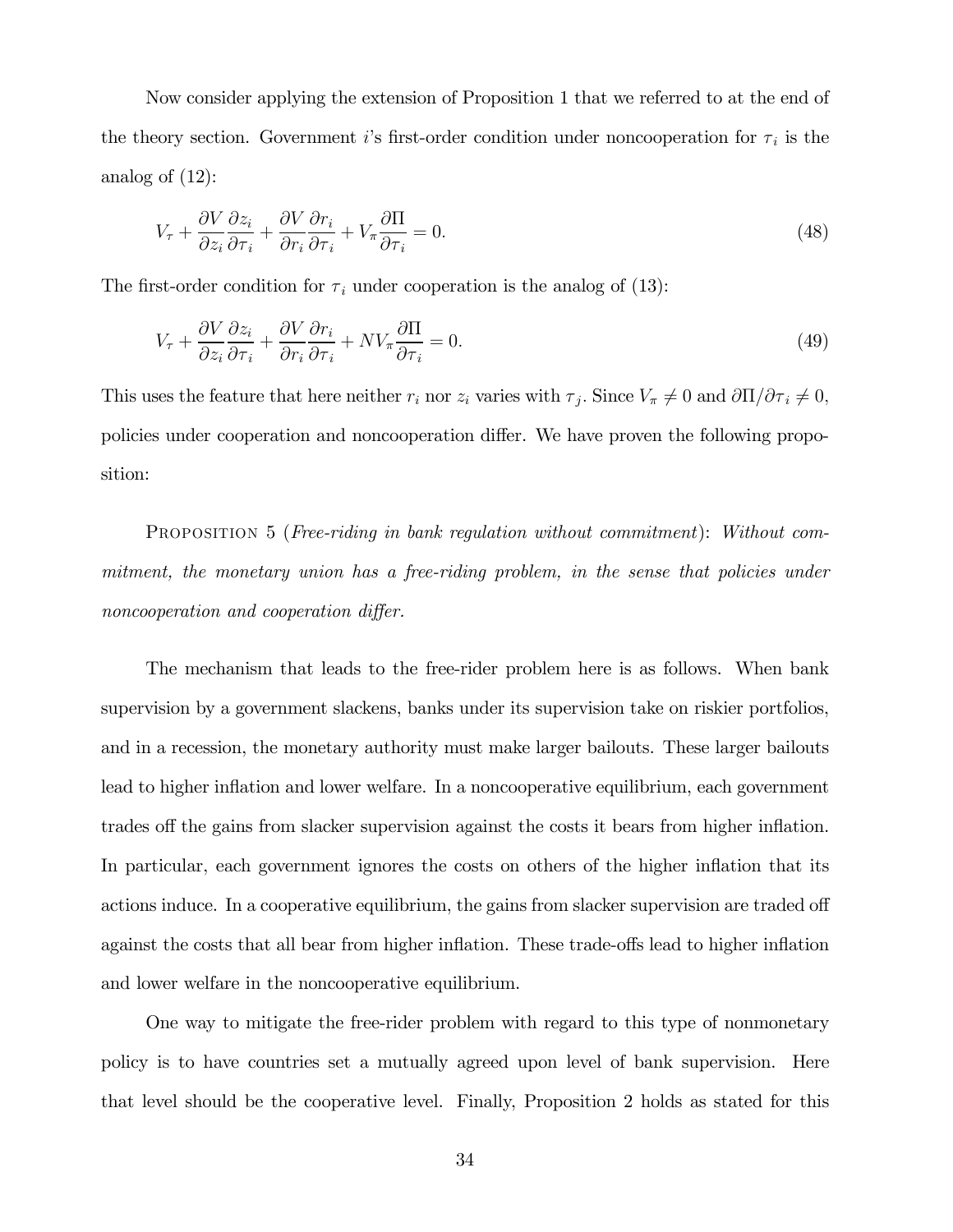environment, so that when there is commitment by the monetary authority, there is no free-rider problem.

## 3. CONCLUSION

We have shown that time inconsistency problems in monetary policy induce a novel type of free-rider problem in nonmonetary policies within monetary unions. The source of the free-rider problem is the behavior of private agents. We have demonstrated that the free-rider problem can be solved, or at least mitigated, by setting constraints on nonmonetary policies. When a union's monetary authority cannot commit to its policies, such constraints lead to better monetary as well as nonmonetary policies. With commitment, however, nonmonetary policy constraints only impose costs.

Here we have also illustrated our theory by applying it to three common types of nonmonetary policies available to governments of countries in a monetary union.

Altogether, our analysis helps explain the divergent experiences of monetary unions in Europe and Latin America and pinpoints some ingredients essential for a successful union.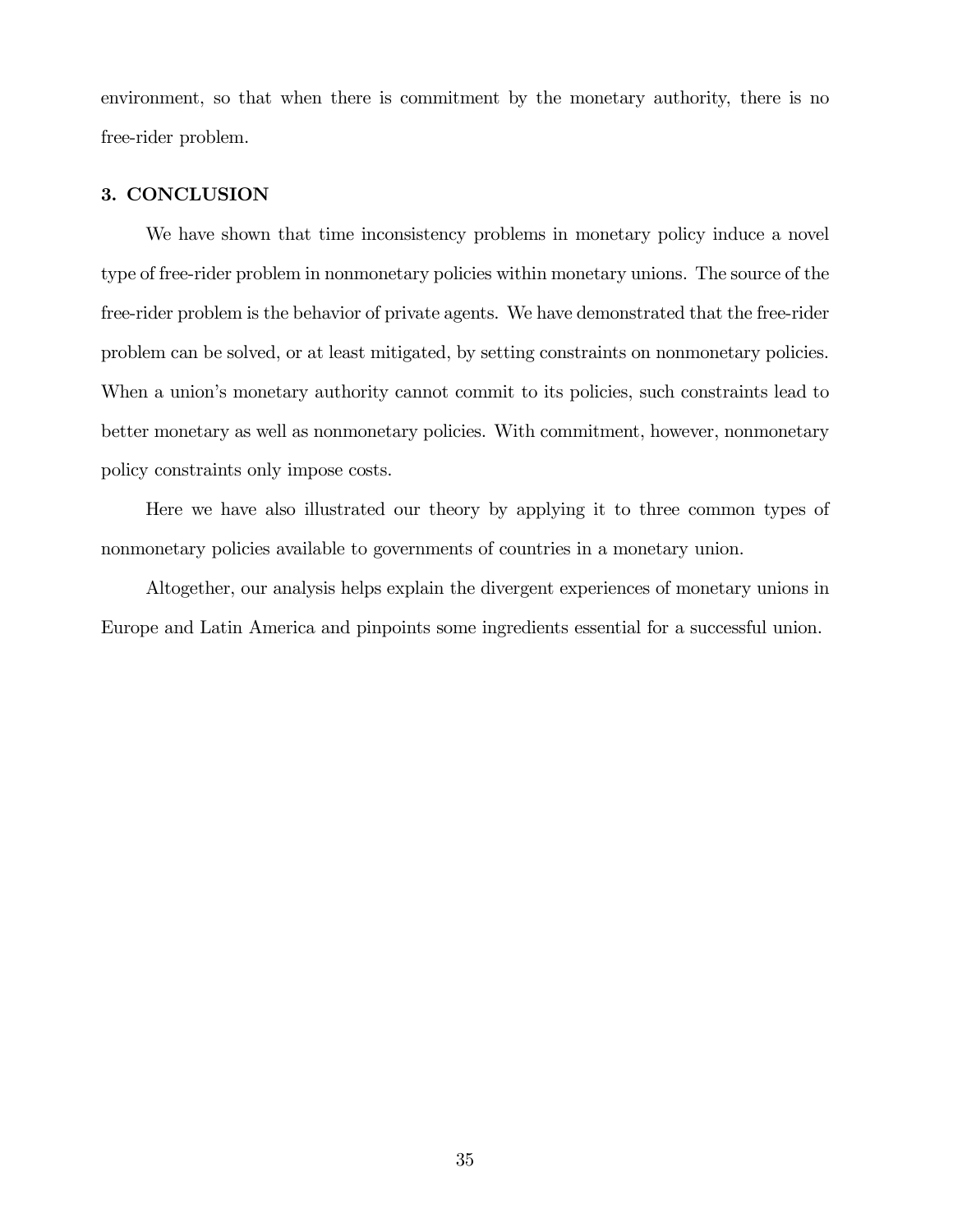#### References

- Barro, Robert J., and David B. Gordon. (1983). "A Positive Theory of Monetary Policy in a Natural Rate Model." Journal of Political Economy 91, 589—610.
- Beetsma, Roel, and Harald Uhlig. (1999). "An Analysis of the Stability and Growth Pact." Economic Journal 109, 546—571.
- Buiter, Willem, Giancarlo Corsetti, and Nouriel Roubini. (1993). "Excessive Deficits: Sense and Nonsense in the Treaty of Maastricht." Economic Policy: A European Forum 8, 57—100.
- Canzoneri, Matthew B., and Behzad T. Diba. (1991). "Fiscal Deficits, Financial Integration, and a Central Bank for Europe." Journal of the Japanese and International Economy 5, 381—403.
- Chari, V. V., and Patrick J. Kehoe. (1990). "International Coordination of Fiscal Policy in Limiting Economies." Journal of Political Economy 98, 617—636.
- Chari, V. V., and Patrick J. Kehoe. (2007). "On the Need for Fiscal Constraints in a Monetary Union." *Journal of Monetary Economics*, 54, 2399–2408.
- Chari, V. V., Patrick J. Kehoe, and Edward C. Prescott. (1989). "Time Consistency and Policy." In Modern Business Cycle Theory, edited by Robert J. Barro, pp. 265—305. Cambridge, MA: Harvard University Press.
- Cooper, Russell W., and Hubert Kempf. (2001a). "Dollarization and the Conquest of Hyperinflation in Divided Societies." Federal Reserve Bank of Minneapolis Quarterly Review 25 (Summer), 3—12.
- Cooper, Russell W., and Hubert Kempf. (2001b). "On Dollarization." Manuscript, Boston University.
- Cooper, Russell W., and Hubert Kempf. (2004). "Overturning Mundell: Fiscal Policy in a Monetary Union." Review of Economic Studies 71, 371–396.
- Dixit, Avinash, and Luisa Lambertini. (2001). "Monetary-Fiscal Policy Interactions and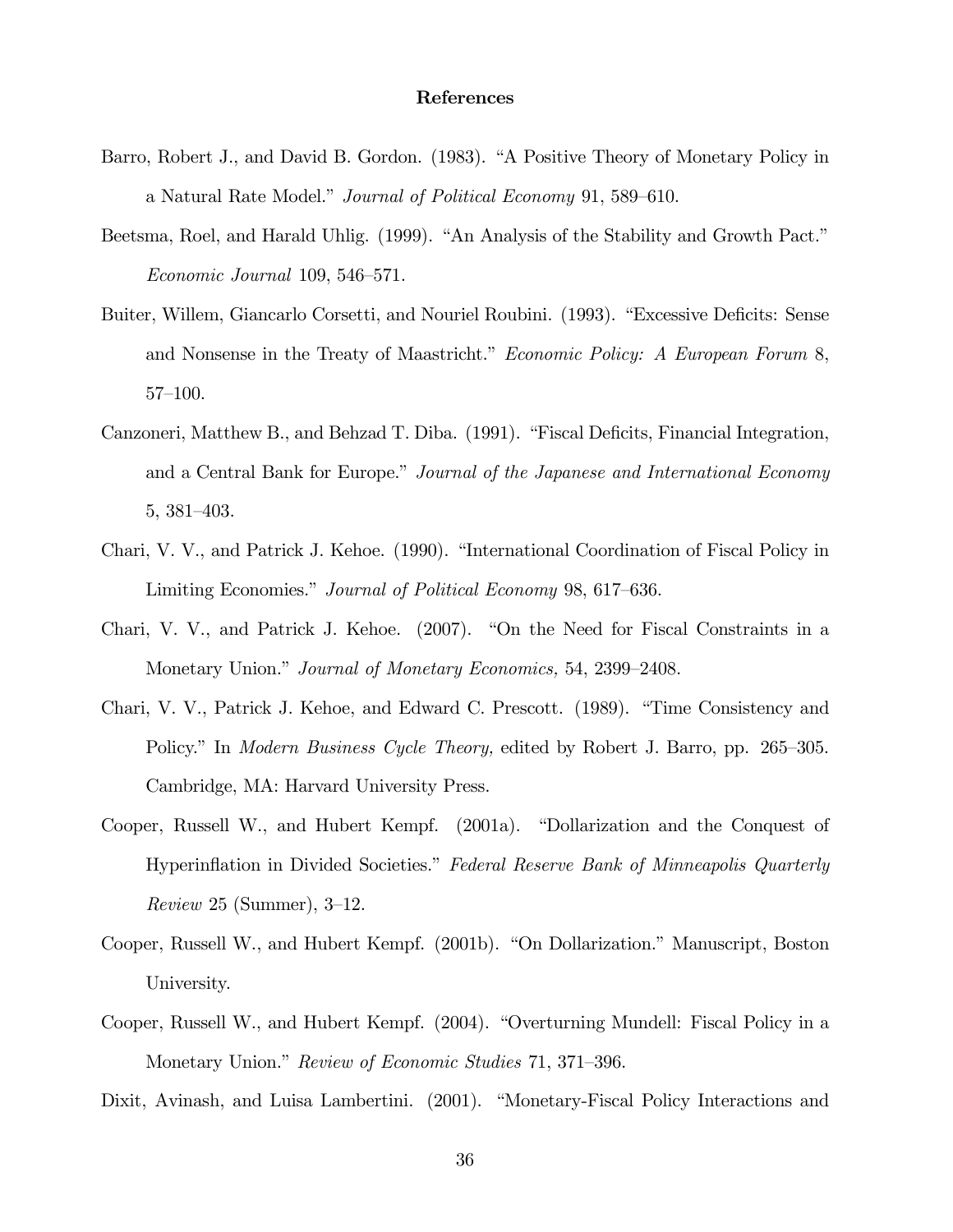Commitment versus Discretion in a Monetary Union." European Economic Review 45, 977—987.

- Giovannini, Alberto, and Luigi Spaventa. (1991). "Fiscal Rules in the European Monetary Union: A No-Entry Clause." CEPR Discussion Paper 516, Centre for Economic Policy Research, January 1991. Reprinted in The Debate on Money in Europe, 1995, edited by Alberto Giovannini, pp. 231—258. Cambridge, MA: MIT Press, 1995.
- Jones, Mark P., Pablo Sanguinetti, and Mariano Tommasi. (2000). "Politics, Institutions, and Fiscal Performance in a Federal System: An Analysis of the Argentine Provinces." Journal of Development Economics 61, 305—333.
- Kydland, Finn E., and Edward C. Prescott. (1977). "Rules Rather Than Discretion: The Inconsistency of Optimal Plans." Journal of Political Economy 85, 473—491.
- Nicolini, Juan Pablo, Josefina Posadas, Juan Sanguinetti, Pablo Sanguinetti, and Mariano Tommasi. (2002). "Decentralization, Fiscal Discipline in Sub-National Governments, and the Bailout Problem: The Case of Argentina." Research Network Working Paper R-467, Inter-American Development Bank, August 2002.
- Sibert, Anne. (1992). "Government Finance in a Common Currency Area." Journal of International Money and Finance 11, 567—578.
- Tommasi, Mariano, Sebastian Saiegh, and Pablo Sanguinetti. (2001). "Fiscal Federalism in Argentina: Policies, Politics, and Institutional Reform." Economia: Journal of the Latin American and Caribbean Economic Association 1, 157—200.
- Uhlig, Harald. (2002). "One Money, But Many Fiscal Policies in Europe: What Are the Consequences?" CEPR Discussion Paper 3296, Centre for Economic Policy Research, April 2002. Reprinted in Monetary and Fiscal Policies in EMU: Interactions and Coordination, edited by Marco Buti, pp. 29—56. Cambridge, MA: Cambridge University Press, 2003.
- Von Hagen, Jurgen, and Barry Eichengreen. (1996). "Federalism, Fiscal Restraints, and